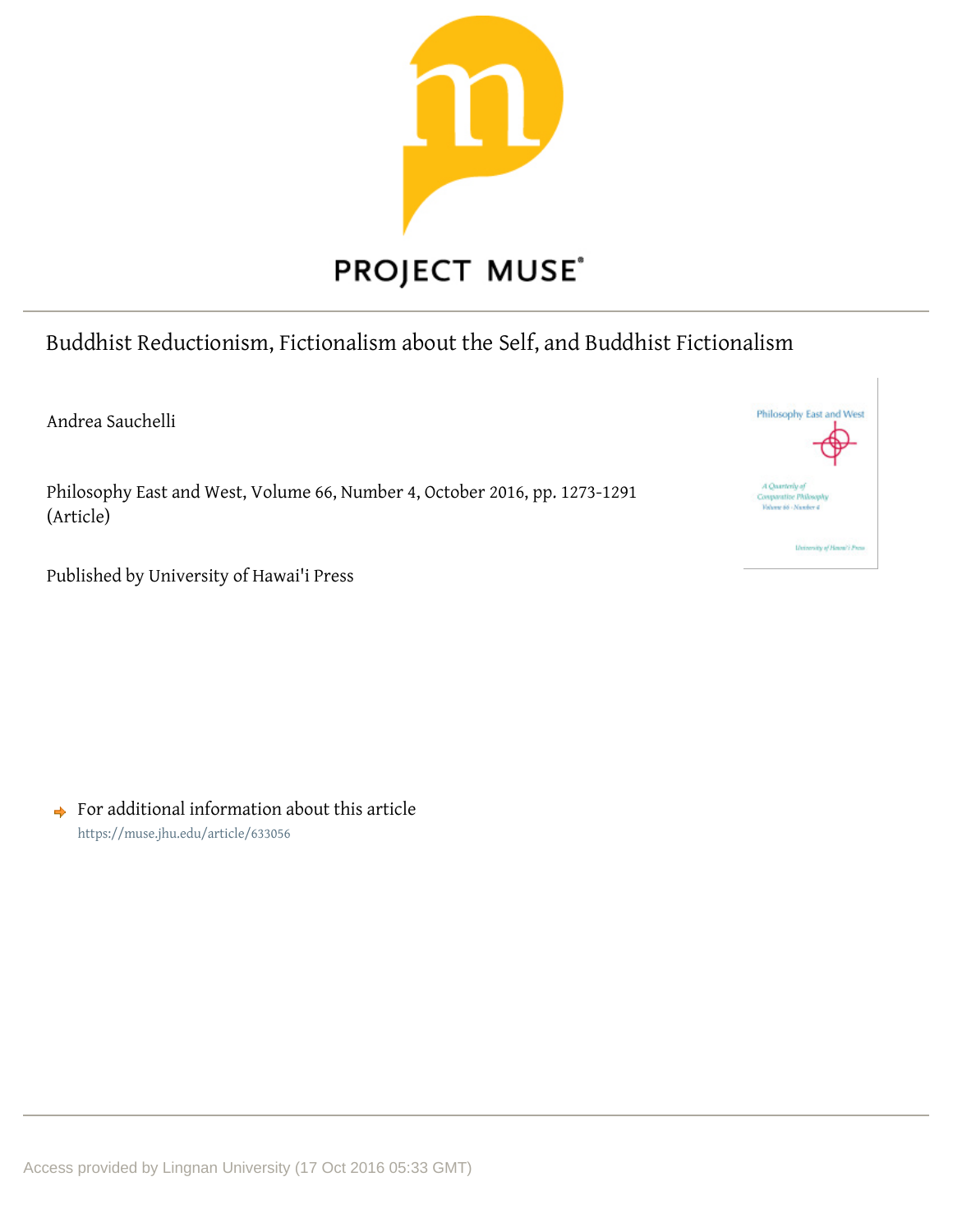## BUDDHIST REDUCTIONISM, FICTIONALISM ABOUT THE SELF, AND BUDDHIST FICTIONALISM



#### **Andrea Sauchelli**

Department of Philosophy, Lingnan University, Hong Kong SAR andreasauchelli@ln.edu.hk andrea.sauchelli@gmail.com

Buddhist reductionism (BR) is the view that there is no self and that, strictly speaking, our talk of persons should be better understood as talk of fictional entities.<sup>1</sup> The version of BR introduced by Mark Siderits assigns a fictional status to our talk of temporally extended persons because of the idea that entirely giving up everyday alleged references to persisting people would be impractical and, possibly, even disadvantageous to the minimization of suffering. Although many Buddhists have recommended that we should ultimately renounce the idea that unchanging entities exist, dispensing with apparent reference to persons raises deep concerns about the applicability of moral concepts and virtues (moral responsibility, desert, filial pity, etc.) that seem to have a better foundation than doubts about the existence of persons. The problem of dispensing even with *fictional* reference to persons does not seem to be limited to attitudes or moral precepts (e.g., regret) that can be considered external to Buddhism; it also applies to concepts that are usually associated with a Buddhist worldview, such as the notions of karma and rebirth. Various strategies have been proposed to cope with these internal difficulties, such as the distinction between conventional and ultimate truths.<sup>2</sup> This is the strategy proposed by Siderits' BR: although it is ultimately true that there are no temporally extended persons, it is conventionally true—that is, fictional—that people exist.

In this essay, I first introduce Siderits' BR and then outline a different framework that can accommodate the main intuitions behind BR at least as well as BR does. In particular, I discuss the fictionalist strategy popular in contemporary metaphysics, improve on some minor problems usually overlooked by its proponents, and outline a general version of Buddhist fictionalism  $(BF)$ .<sup>3</sup> In the second section of part 2, I provide a specification of the fictionalist strategy in terms of the concept of entertainment. In the subsequent sections, I specify in greater detail a general fictionalist strategy about persons and BF. Subsequently, I also develop other varieties of BF. The definitions of these varieties depend on which crucial features are ascribed to the fiction entertained when thinking about persisting persons.

As in the case of Siderits, who does not seem to believe that BR is the best theory of the self, it is my belief that the variants of BF here outlined are not the best theories available. Thus, I propose to offer a charitable reconstruction and mapping of philosophical views that combine some main Buddhist principles with recent developments in metaphysics and a reconstruction of a more general fictionalist attitude toward the self. However, by stating some of the theoretical costs of accepting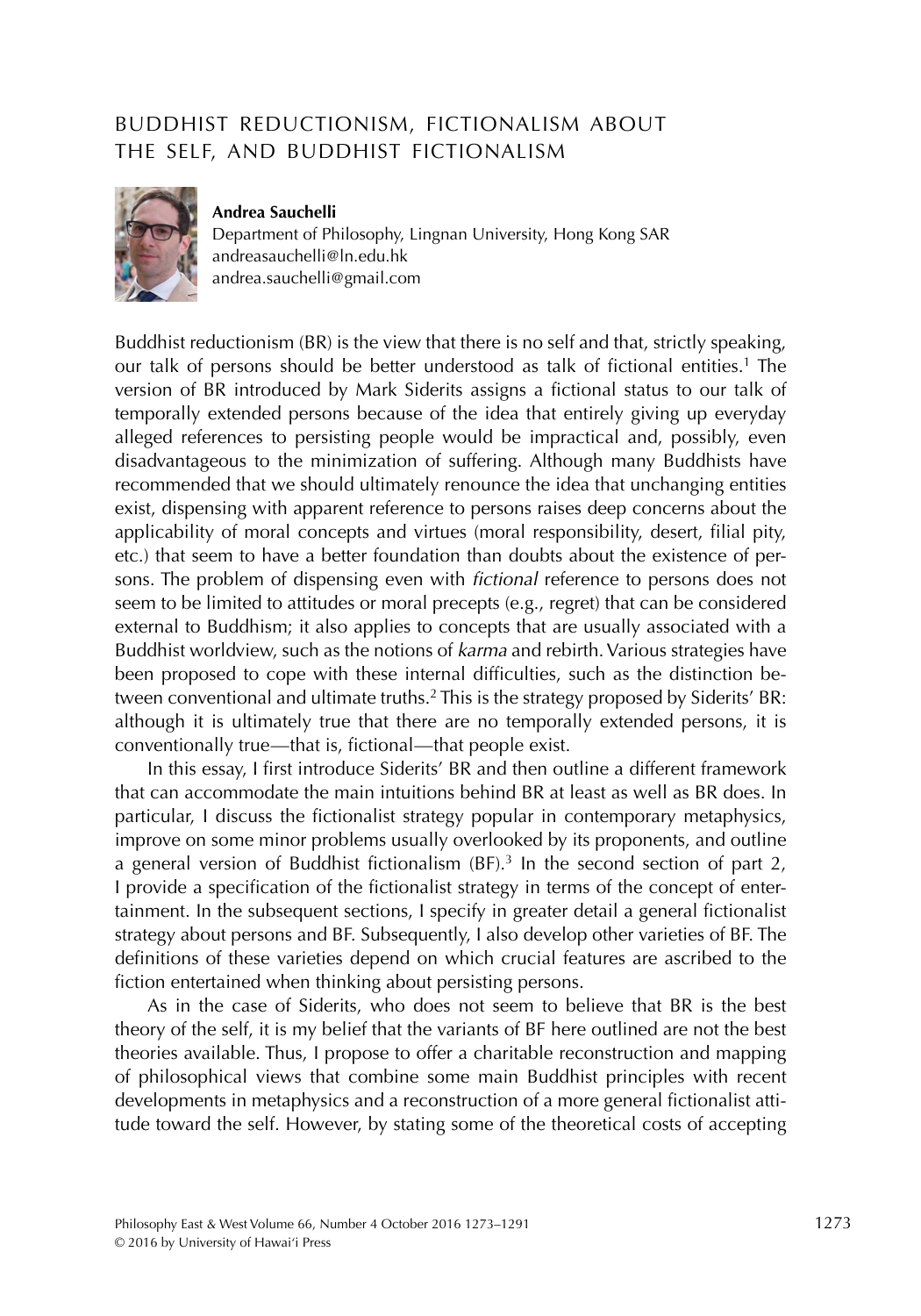each theory, I provide the means for judging which theory on offer here is better than the others.

## I. Buddhist Reductionism

## Buddhist Reductionism, the Self, and Persons

Siderits distinguishes between the concept of a person and that of a self by saying that the former should be intended as a psychophysical complex (whose parts will be described in what follows) considered as a whole. The self, in contrast, is only the essential part of this complex, the part that would remain constant and may account for the diachronic identity of the person-complex, if this self really existed.<sup>4</sup> Thus, as a first approximation, a self is the enduring part of a person, the unchanging essence of a sum of elements that, when considered together, are generally regarded as constituting a single person.<sup>5</sup> Drawing on Derek Parfit's work on personal identity, Siderits claims that a reductionist about a type of objects, K, maintains that our talk of Ks, although dispensable in principle, is useful and satisfies some criteria of correctness.6 From an ontological standpoint, a reductionist maintains that although there is a sense in which Ks may be said to exist, their existence consists of the existence of things of a more basic sort. Although Ks do not belong in our final ontology (that is, the complete description of the ultimate components of the world), Ks are said to be mereological sums of these more basic elements. Although talk of Ks can, in principle, be eliminated from our language, it retains some utility that may render its use tolerable and, as in the case of persisting persons, crucial for the understanding of certain moral virtues (e.g., gratitude). Siderits suggests that the distinction between eliminativism and reductionism about Ks may be a matter of degree and that such a distinction may be located at a semantic level. In particular, the eliminativist regards our talk about non-ultimate Ks as malformed, incoherent, and perhaps to be eliminated. The reductionist, in contrast, assumes a more relaxed attitude toward our talk about Ks because she concedes that some claims about Ks have theoretical or practical advantages.7

Another important distinction is that between ultimate and conventional truths. There is a wide consensus among scholars that the doctrine of the Buddha says that mereological sums are ultimately unreal, or, at least, that truths involving them are of a different type relative to truths involving the ultimate parts of reality.<sup>8</sup> This doctrine resembles a position in contemporary metaphysics called mereological nihilism, which suggests that there are no composite objects, only individuals with no parts.<sup>9</sup> A further clarification of the previous Buddhist ideas concerning the unreality of composite objects should be noted: Siderits claims that partite or composed entities are ultimately unreal because their essential properties must be derived from their parts. A *dharma*, that is, an entity contained in our ultimate ontology, is such because it bears its own essential or intrinsic properties.<sup>10</sup> Abhidharma texts differ in the proposed taxonomy and organization of the dharmas. The Theravāda proposed a system of eighty-two dharma categories, whereas the Sarvāstivāda introduced a system of seventy-five basic types. It should be remembered that the term *dharma* was used to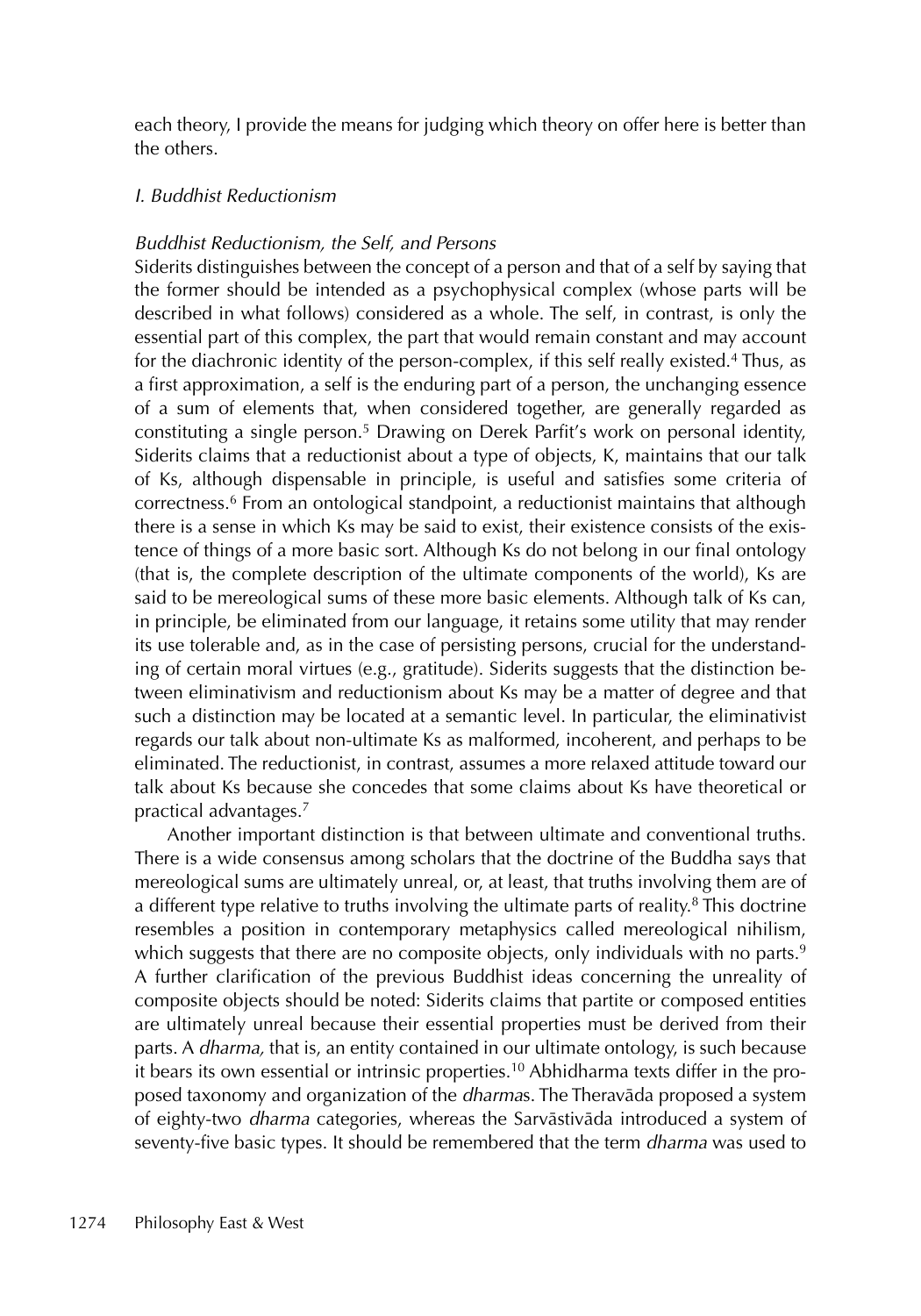indicate both a token and a type of these basic categories.<sup>11</sup> Keeping in mind these theoretical presuppositions, Siderits defines BR as the thesis according to which (1) there is no self and  $(2)$  the person is a fiction.<sup>12</sup> In addition to these two principles, I understand BR as including other theses typical of many Buddhist philosophers of different schools: (3) the previous two points are conducive, provided we interiorize them, to the elimination of a certain type of suffering and (4) the doctrine of the two truths (more on this later).

We may add other principles to the previous formulation of BR that are more contentious from a secular perspective, such as certain versions of the doctrines of rebirth and karma.<sup>13</sup> However, our discussion will focus on the core version of BR discussed above. What we call a person is, according to BR, a series of five kinds of impersonal, impermanent, but causally related psychophysical elements (this is the so-called doctrine of the five skandhas). These elements are the category of the physical and four other categories of psychological states: feelings, perceptions, volitions, and consciousness.14 Ultimately, a person contains no further substance that connects these skandhas or that persists alongside particular instantiations of these categories of psychophysical elements. Persons and personal identity are illusions, or so the supporter of BR contends, because there is no self that can be considered the essential and immutable core of a person, the subject of change. Although it is not completely clear how to make sense of the suggestion that each component of a person is a simple in itself or that it bears its own essential properties (for instance, can we really say that all instances of the category of the physical are mereological simples?), this difficulty is not decisive. The supporter of BR can increase the number of physical skandhas (types and tokens) to include those simples that can be sensibly considered ontological primitives (dharmas). What matters, at least in the Buddhist tradition at issue, is that these primitives are impermanent in the sense that their existence is momentary and that each simple or impartite entity is not identified with what we would identify as the whole person. For instance, the theory is compatible with holding that a quark is a *dharma*, provided that a quark is not what we consider to be a person and that its existence is momentary.15

In Indian Buddhist philosophy, there is a long tradition of different lines of reasoning in support of the idea that there is no self. One of these lines revolves around the idea that all phenomena the explanations of which seemingly require the postulation of a self (such as cases of diachronic identity) do not require, after careful examination, anything over and above dharmas. In other words, the self is a dispensable entity, devoid of explanatory power. Even mental events such as memories, for instance, can be explained in terms of the momentary existence of causally linked skandhas of the proper type. One source of the mistake of considering the self an existing entity is our language, particularly our use of and familiarity with expressions such as "I," "you," and "mine." Moreover, we indulge in the mistake of talking about an enduring self and, consequently, about persons because they appear to be necessary for certain aspects of our social life. Despite the utility of talking about persisting persons, however, belief in the existence of a persistent self leads to existential suffering (a form of *duḥkha*), that is, a painful mental state that derives from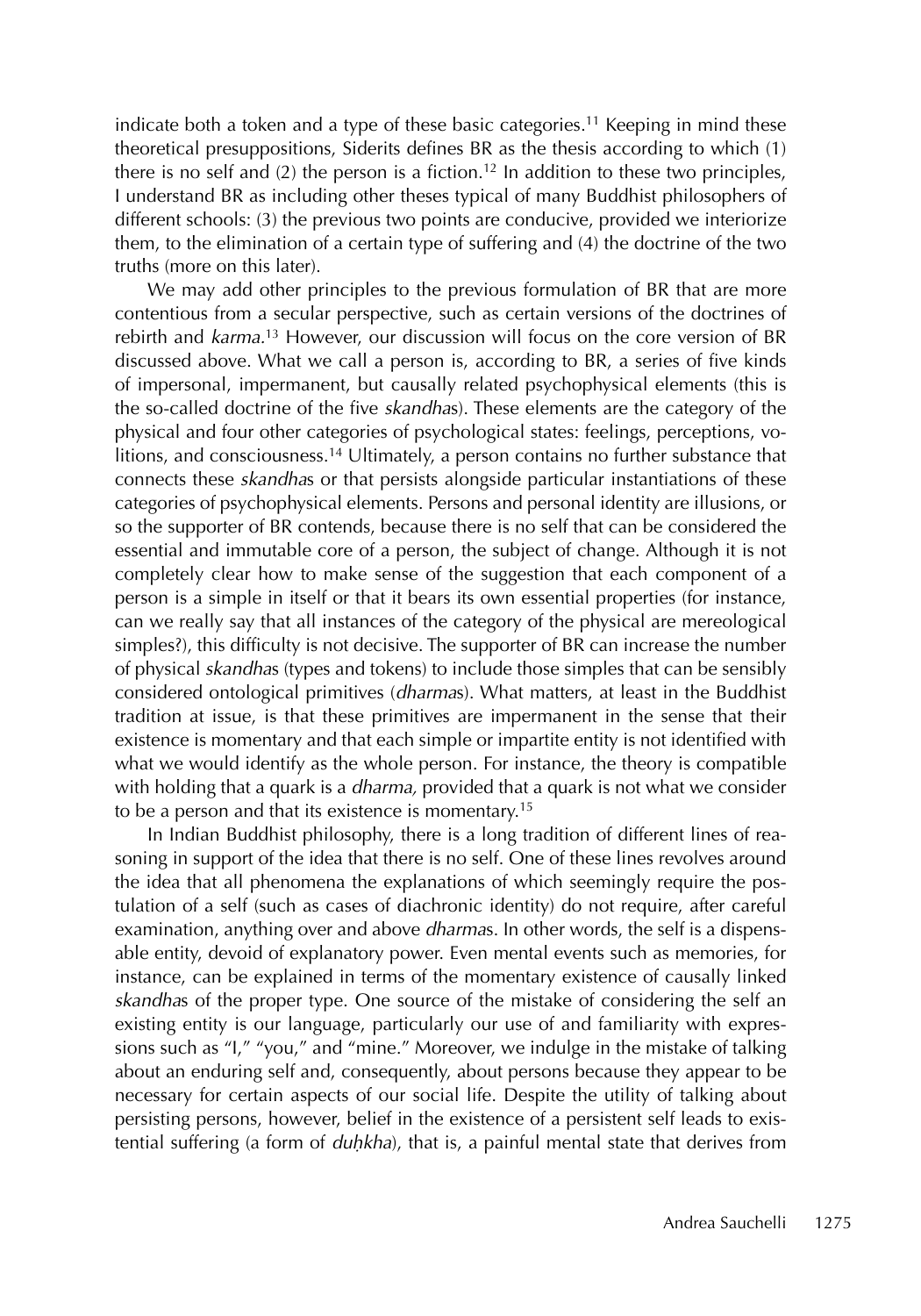the awareness of our mortality—or so the Buddha claimed. The recognition of the nonexistence of a self and the practices aimed at reinforcing this belief are supposed to have a therapeutic effect, such as obtaining freedom from our lingering desires of clinging to life.16 On the one hand, the Buddhist reductionist wants to preserve our talk about the self by virtue of its apparent utility (and perhaps as a means of optimizing overall welfare). On the other hand, such talk may result in the perpetuation of unattainable desires, such as the desire to avoid death.

In summary, although BR denies the real existence of persons, many Buddhists do not purport to eliminate our talk about persons given its utility. Point (4), the doctrine of the two truths, is one way in which BR can harmonize the claim that persons do not exist with the belief that our talk about persons is useful.

#### Buddhist Reductionism and the Doctrine of Two Truths

Our talk about the self and persons may be pragmatically useful to minimize suffering (or maximize overall well-being) but also dangerous enough to exacerbate some of our concerns about our own (if at all) future nonexistence. The pragmatic advantages of our talk about persons can also be appreciated if we imagine a world in which such a talk is absent: various basic kinds of social practices and interactions would be impossible. BR has a way of reconciling our pre-theoretical beliefs about the utility of our talk about persons (and other partite entities) with (1) and (2), namely the doctrine of the two truths.<sup>17</sup> According to Siderits—and cutting through a history of more than 2,500 years—this doctrine says that a statement is said to be conventionally true if and only if it is assertible by the conventions of common sense, which are based on the standard of utility. A statement is said to be *ultimately* true just in case it both corresponds to the facts and neither asserts nor presupposes the existence of what is not ultimately real.<sup>18</sup> A Buddhist reductionist would thus say that the statement "The person King Milinda did not exist" is conventionally false. There are skandhas connected by causal chains, so it is ultimately true that, say, there is a set  $s_1$  of skandhas<sub>1</sub>, ..., skandhas<sub>n</sub> closed under causal connection, whereas it is ultimately false to say that there is an enduring self that connects all of these parts. So, the doctrine suggests that a statement ultimately true has the form: this dharma in association with these other dharmas causes this new dharma to come into existence.

Siderits further suggests that, logically and semantically, ultimate truth behaves classically and bi-valently, whereas a degree-theoretic or infinite-values account can be used at the level of conventional truth. Later, however, Siderits claims that statements that employ convenient designators (that is, words purportedly referring to sums of *dharmas*) are not truth-apt.<sup>19</sup> It should be noted that conventional truths about persons are not only accepted for pragmatic reasons but also rely on facts about the causal connections between skandhas. If we take both types of discourses, conventional and ultimate, as truth-apt, then BR seems to embrace one version of what is now called alethic pluralism.<sup>20</sup> Nicolaj Jang Lee Pedersen distinguishes at least two different forms of alethic pluralism: strong pluralism and moderate pluralism.<sup>21</sup> According to the former, truth-bearers, whatever they are, do not all share the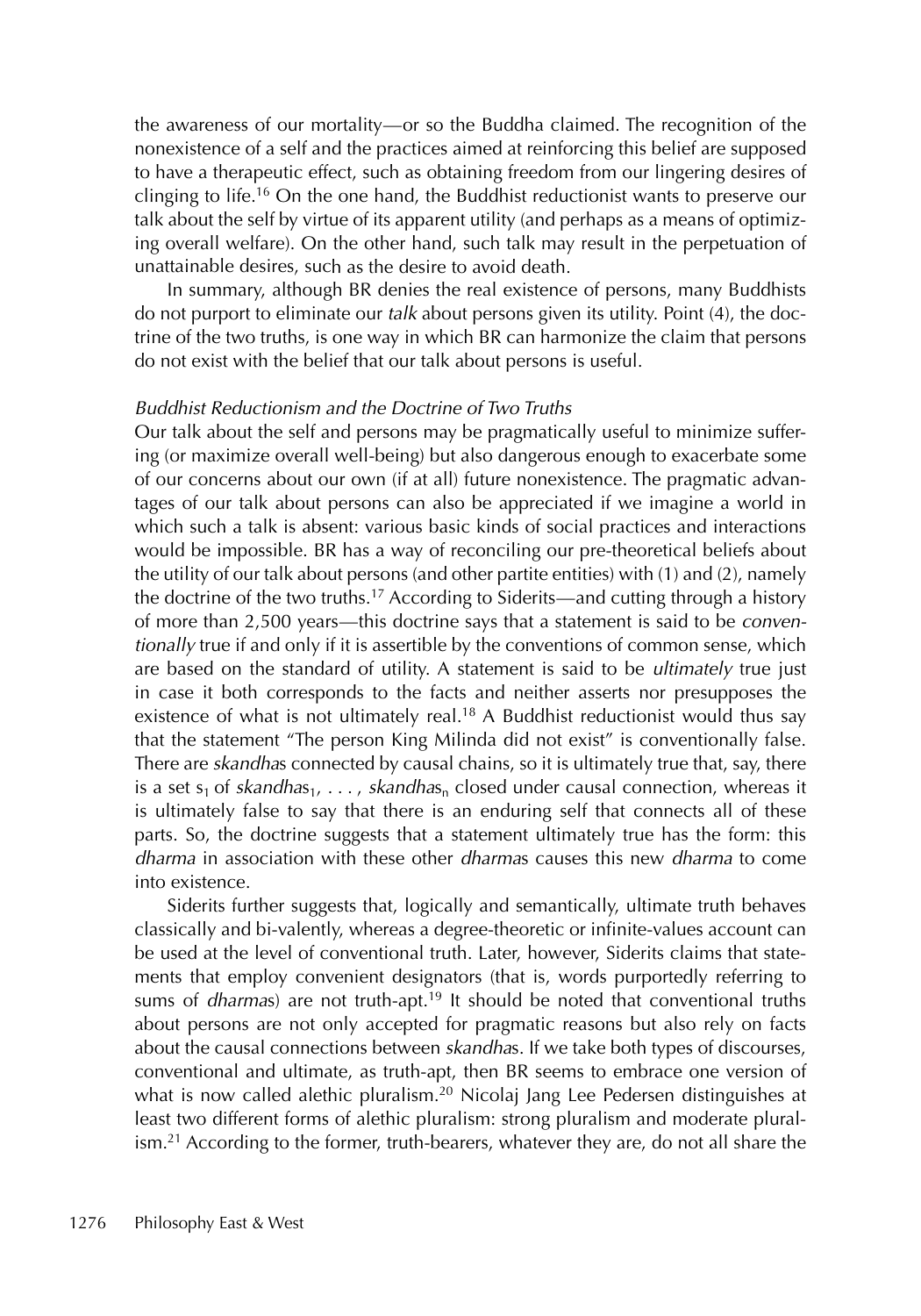same truth property. According to a moderate version of pluralism, all truth-bearers have a truth property (called "truth-as-such"), but a multitude of diverse properties are responsible for the possession of such a property. Siderits' original interpretation of the doctrine of two truths lacks a number of details that would settle the question of how to interpret his earlier view in terms of the terminology of alethic pluralism. It is my understanding that the doctrine of two truths is better seen as an instance of a strong version of alethic pluralism, but it also seems that nothing excludes the possibility of interpreting it as a form of moderate pluralism (particularly considering the further developments of the doctrine in other, especially Mahāyāna, schools of Buddhism).

Adopting either version of alethic pluralism may be regarded as theoretically onerous: in fact, BR would inherit a whole series of objections that apply to them.<sup>22</sup> For reasons of space I will not discuss these objections, and thus I provide a rationale for the alternative theories proposed in the next sections only in the form of a conditional: if adopting alethic pluralism is taken to be theoretically disadvantageous, then we have a prima facie reason to seek an alternative theory of the self based on Buddhist principles that remains neutral in regard to controversial issues on the nature of truth. Given the already revisionary metaphysics proposed by BR, I take it to be a theoretical advantage to avoid including other theories that are highly controversial.23 In the next section, I propose a different account of the idea that our talk about selves is related to our fictional discourse that does not require assuming anything over and above certain faculties and capacities that we have independent reasons to ascribe to rational agents.

#### II. Fictionalisms and Fictionalism about the Self

#### General Formulation

There are many ways in which contemporary scholars have specified the general fictionalist position in regard to different areas of thought.<sup>24</sup> One of the characterizing features of fictionalism, which also justifies its name, is that, as for fictions, certain thoughts or propositions do not have to be true to be good. In turn, this "goodness" is variously specified in relation to the kind of thoughts at issue. For example, in the case of fictionalism about possible worlds, the goodness of thoughts about possible worlds is their facilitating role in theorizing about modality. Similar to error theories, some versions of fictionalism assume that certain areas of discourse or thought have the same ontological commitments and semantic structure they appear to have and that such thoughts are false.<sup>25</sup> Like some instrumentalists, fictionalists believe that discourses at issue are useful, but do not necessarily think that sentences used to express such thoughts have a meaning different from what they appear to have. If a fictionalist were forced to give a different semantic account of the area of discourse at issue, she would only be committed to what she is committed to by her preferred semantic and logical account of our talk about fictional entities.<sup>26</sup> A characterizing feature of all forms of fictionalism is that this family of theories prescribes the adoption of a specific propositional attitude different from belief toward the areas of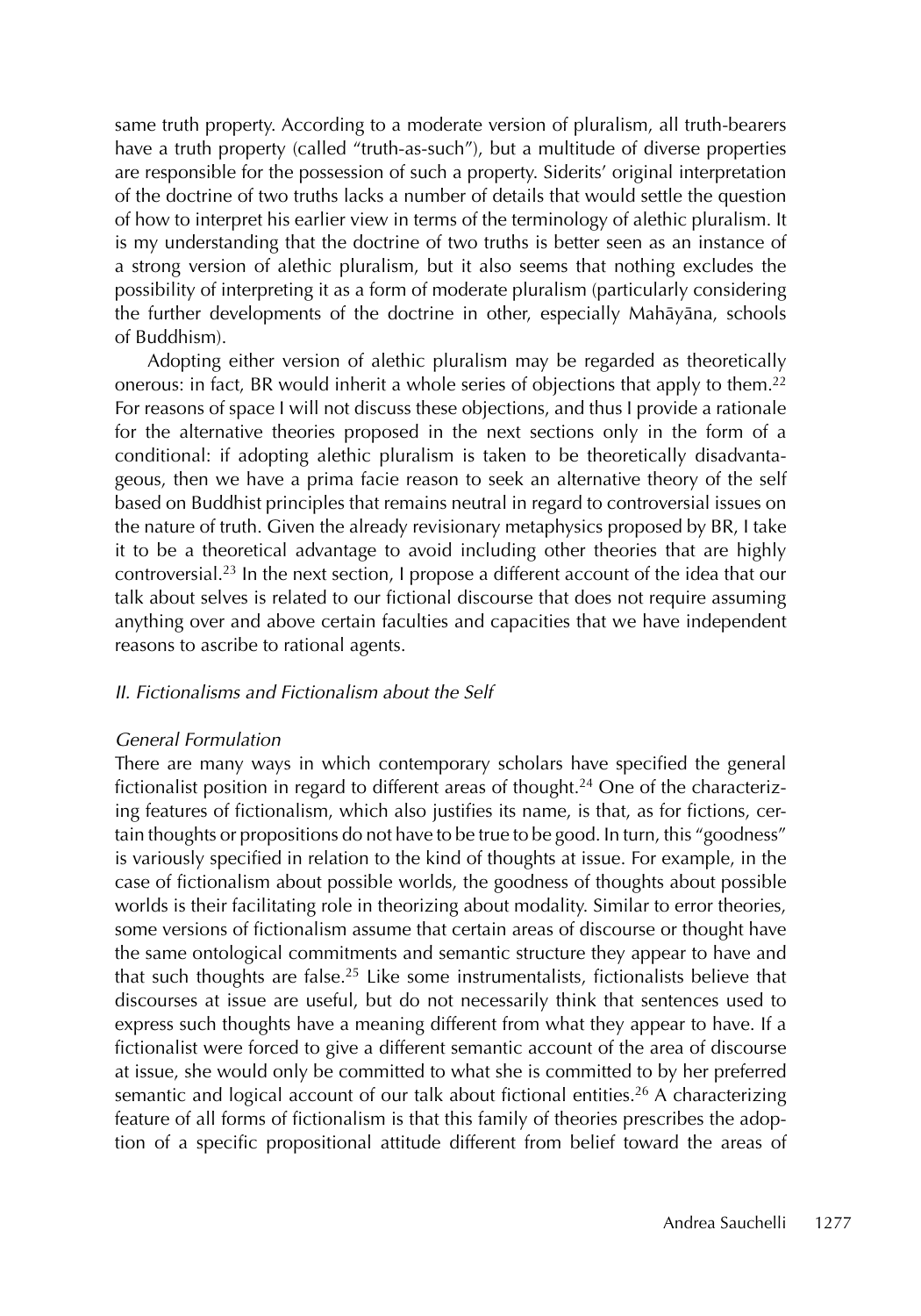thought at issue. The fictionalist attitude characterizing the different variants of fictionalism can be understood in a number of ways: as pretense, acceptance, indifference, make-believe, or entertaining.<sup>27</sup> In what follows, I discuss one version of fictionalism about the self (FS) based on the notion of entertaining, and then formulate Buddhist fictionalism (BF) as a type of FS.

Philosophers have distinguished between three different types of fictional discourse: fictive, metafictive, and transfictional.28 Fictive discourse includes utterances that are part of a fictional text and provide content to a fiction. Metafictive discourse includes utterances that affirm something about the content of a fiction and that can be either true or false in relation to their scope. For example, "Kurtz is a fictional character" is true in the real world because the name "Kurtz" is used to refer to a character in Conrad's novel Heart of Darkness.<sup>29</sup> In the fiction Heart of Darkness, it is true that Kurtz was an ivory trader, but it is false that he was a fictional character.<sup>30</sup> The third type of fictional discourse, transfictional discourse, includes utterances that establish relationships between objects internal and external to a fiction, such as "Marlon Brando resembles Kurtz." A fourth category of fictional discourse can be named generative discourse. Utterances of this type express principles or axioms that govern the generation of fictional truths and (some of) the eventual consequences and inferences that can be drawn from them. If we consider David Lewis' genuine modal realism a fiction, the descriptions of the set of ontological primitives and concepts given in his On the Plurality of Worlds and more rigorously formulated by John Divers can be considered examples of the generative fictional discourse proper of modal fictionalism.31 In principle, it is possible for sentences to belong to more than one category.

Here, I use the notion of "entertaining" to denote the particular propositional attitude used in FS. From this view, FS exhorts us to treat our person-talk as if, when using it, we were entertaining a fiction. More precisely, the fictionalist stance suggests that we are to entertain propositions in a particular area of discourse, where an agent A entertains a fiction F if (1) A entertains the content of F, which includes F's generative discourse, and (2) the consequences of F's generative discourse are entertained without a specific interest in asserting the literal truth of those sentences that (appear to) refer to persons. In the following section, I provide more detail on the propositional attitude that characterizes FS.

#### Entertaining and Fictionalism

The notion of entertaining is similar to the concept of acceptance when the latter is contrasted with belief. According to Jonathan Cohen, belief and acceptance differ in many respects: if A believes that P, then A is disposed to feel that P is true. On the contrary, if A accepts P, then A has adopted a mental policy to the effect that, for a certain well-determined period of time, A includes P among its premises for either practical or theoretical purposes.32 As Cohen says, although believing P signals a disposition to feel that something is the case, acceptance is characterized as a voluntary attitude toward rational planning, such as when we accept, in a certain context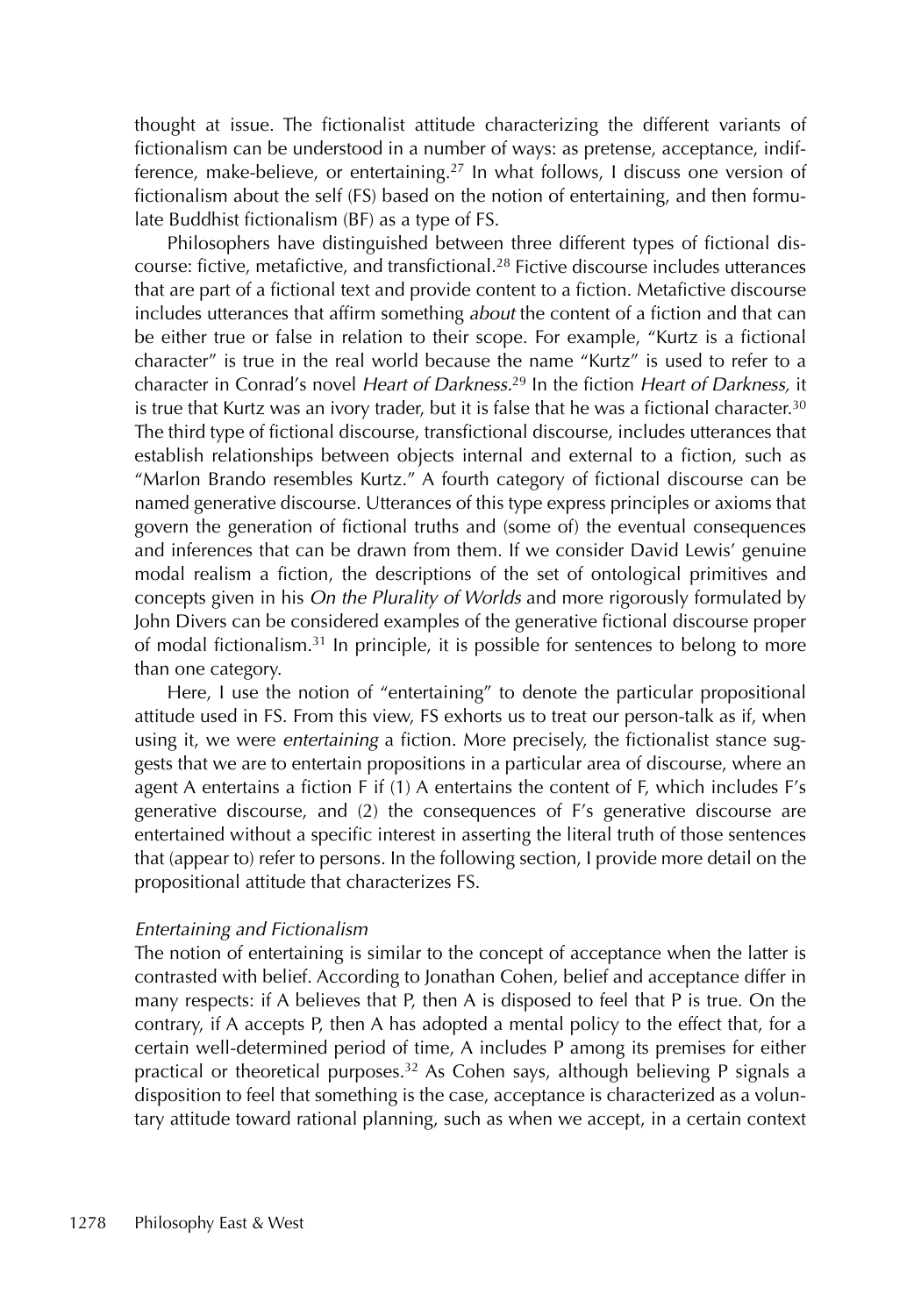and for a certain purpose, that something is the case without maintaining that the content of what is accepted describes reality.

Pascal Engel further distinguishes two senses of acceptance—acceptance<sub>1</sub> and acceptance<sub>2</sub>.<sup>33</sup> The first type of acceptance is related to belief in the sense that we sometimes "assent to propositions to which we assign a high degree of probability . . . that is to propositions which we take to be likely to be true on the basis of our evidence."34 Accepting, in this sense, involves assenting to a proposition and holding that that proposition is likely to be true. Acceptance, shares features with the attitude of entertaining I have in mind here: (1) it is voluntary, (2) it does not necessarily aim at truth, (3) it is context dependent, and (4) it is not a matter of degree (contrary to believing).<sup>35</sup> However, in characterizing acceptance<sub>2</sub>, Engel emphasizes the practical aspect of this attitude. Adopting this second type of acceptance is primarily justified on the basis of its pragmatic or practical consequences. This does not mean that Engel is not onto something. However, adopting his characterization of acceptance<sub>2</sub> as the peculiar propositional attitude of fictionalism does not seem to take into account one important feature of our engagement with fictions; in particular, we do not seem to engage with fictions exclusively for pragmatic reasons. Thus, if we want to retain the idea that fictionalism prescribes the adoption of a strategy toward an area of discourse that is similar to what we do in relation to a fiction, the characterizing notion of fictionalism should be considered not to be essentially pragmatic (although this may well be the case).

Uriah Kriegel has proposed an interesting account of "entertaining" that is better suited, with slight modifications, to play the theoretical role of the characterizing propositional attitude of fictionalism.36 He distinguishes entertaining from other propositional attitudes generally considered more basic, such as belief and desire, by claiming that entertaining is an attitude that is characterized by a lack of phenomenal orientation on either the truth or the goodness of the propositions at issue, at least for the variety called "disengaged entertaining."37 This sense of entertaining the proposition "that P," which Kriegel equates to contemplating P, is also characterized by a varying degree of phenomenal intensity. For instance, A can entertain P more or less vividly to varying degrees analogous to the degree of when we have an experience. The variety is on a scale of phenomenal intensity that, in the case of entertaining, is determined by the clarity and alertness with which they are manifested in consciousness<sup>38</sup>

Another relevant aspect of Kriegel's account is his formulation of thinking-of in terms of entertaining.39 He claims that thinking-of is doxastically noncommittal in a way that is similar to entertaining. More specifically, Kriegel suggests that thinking of a particular A does not commit us to the existence of A. What distinguishes thinking-of from entertaining is that the latter is a *propositional* attitude, whereas the former is an objectual attitude. Although thinking-of is directed at objects and entertaining is directed at propositions, both are phenomenologically noncommittal attitudes toward their subjects. The sense of entertaining that is at issue here shares crucial features with Engel's acceptance<sub>2</sub>; in particular, they are voluntary (contrary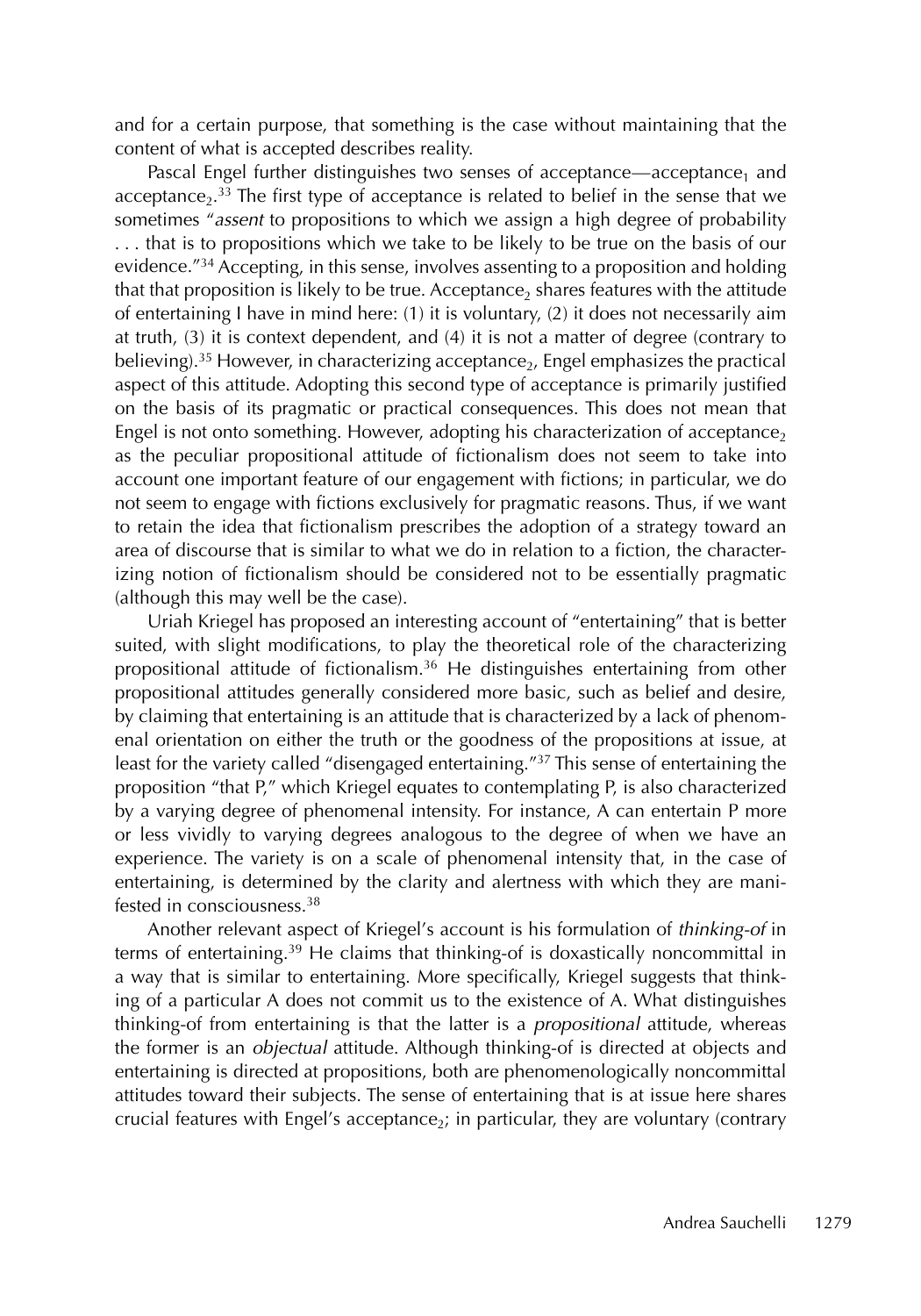to the general characterization of beliefs), context dependent (I can entertain a proposition for a specific issue and for a determined length of time), and do not aim at truth. In addition, the sense of entertaining I have in mind includes the possibility of visualizing or imagining (in the broad sense of the term) a specific situation described in the entertained proposition. The correct phenomenological order seems to be: first, we entertain a proposition or an object in our minds; then, if we are prescribed by the activity with which we are engaged (e.g., reading a novel) or if we so desire, we imagine the proposition at issue. It is in this sense that entertaining is connected to our engagement with fictions. The act of entertaining can be considered to have phenomenological priority compared to imagining or even conceptualizing. Entertaining should not be confused with the idea of grasping a proposition; the latter implies a sense of involuntariness that is absent in the former. In fact, entertaining propositions seems to be at least partially voluntary, while, unfortunately, we cannot grasp a proposition at will.

The main reason for the previous modified account of entertaining seems to come from the phenomenology of consciousness. Entertaining is something that we are simply able to do, and negating its existence is hard to justify. We can object that such an attitude can be reduced to something more basic (say, a combination of belief and desires) or that this attitude, when the semantic and referential components of the propositions or thoughts entertained are analyzed, is not truly noncommitting.

Another possible concern is that the aforementioned attitude does not seem to be clearly connected to the attitude we assume toward fictions. The appreciation of works of art, for instance, does not seem to many contemporary aestheticians to be essentially connected to a purely disinterested and disengaged attitude. Leaving these concerns aside for the moment and supposing that an account of entertaining and thinking-of will eventually reveal the noncommittal character of the objects of these two attitudes, I understand fictionalism toward a specific area of discourse as a theory either *prescribing* the adoption of this attitude or as suggesting that this is the attitude that we *already have* toward the area at issue.<sup>40</sup> This formulation is meant to accommodate a distinction that is usually drawn between hermeneutic and revolutionary fictionalism.<sup>41</sup> The latter has a descriptive aim (specifically, capturing our current talk about contentious entities in an area at issue), whereas the former (fictionalism as a theory that prescribes the assumption of a specific attitude) is revisionary of actual usage, in that it prescribes how we should talk and think about contentious entities. The form of fictionalism about the self that will be pursued in the rest of this essay is intended to be prescriptive; the propositional attitude toward our talk about persons *should* be one of entertaining.

### Fictionalism about the Self and Buddhist Fictionalism

In the previous sections, I argued that entertaining is a plausible candidate for the characteristic propositional attitude that our version of fictionalism prescribes adopting toward our talk about enduring selves and persisting persons. More schematically, FS requires us to treat our talk about persons as talk about fictions in the following ways.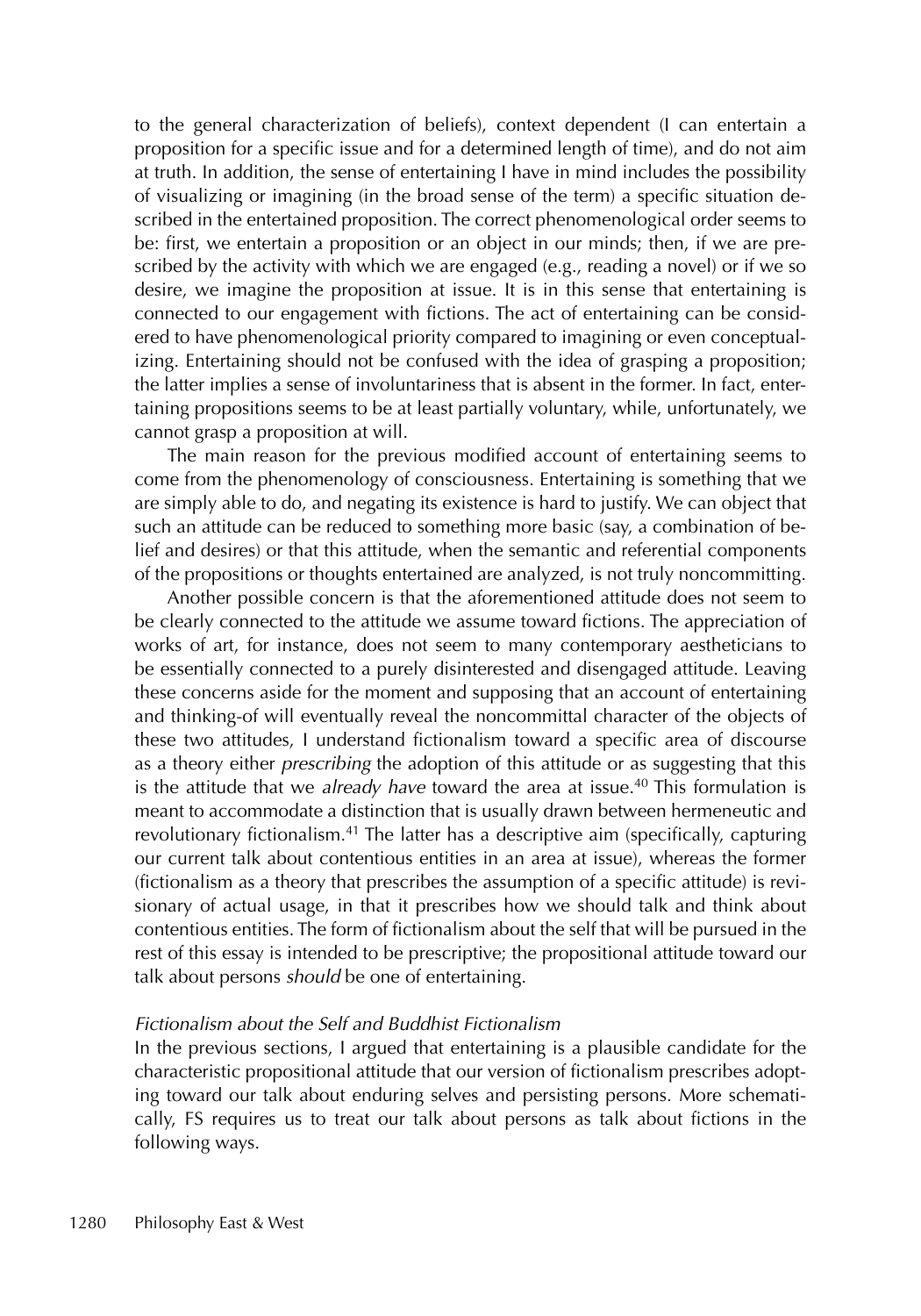1. Fictive discourse. Vincenzo's utterance "Andrea paid the rent yesterday" is used to express a thought that Vincenzo should simply entertain. The thought "Andrea paid the rent yesterday" has its apparent truth-conditions and commitments, but it is false because there are no persisting persons. More generally, fictive utterances should be understood as episodes of entertaining thoughts, and the speaker is not being irrational by making utterances about things whose existence s/he does not believe in.

2. Metafictive discourse. Vincenzo's utterance "Andrea is a good person" (and other cases of metafictive discourse) can be understood as fictive discourse, that is, as being literally false and as being pragmatically useful.

3. Transfictional discourse. The interpretation of this type of discourse in the case of FS is not straightforward and depends on what we consider the scope of a fiction. If, for instance, we suppose that there is one fictional narrative associated with each person, then each utterance comprising references to two or more persons is a case of transfictional discourse. For instance, Vincenzo says that Emanuela is shorter than Andrea. One way to understand this statement is as an episode of the entertainment of a thought regulated by the generative principles of two fictions, the Andrea-fiction and the Emanuela-fiction. Presumably, these two fictions share enough characteristics (e.g., the reliability of measurements of simples arranged person-wise) to make them compatible. A similar result can be obtained by considering the Andrea-fiction and the Emanuela-fiction as characters in a broader fiction, that is, the socially and implicitly generated person-fiction entertained by the community of human beings. $42$ 

4. Generative discourse. When someone claims that what we consider to be a person involves sets of causally connected psychological skandhas, this should be understood as an episode of Siderits entertaining the pragmatically useful thought that psychologically connected skandhas constitute an entity. More generally, utterances describing the process of formation or the actual composition of persons should be understood as episodes of entertainment. It is not the case that an agent believes that a new entity results from the addition of psychologically connected skandhas; rather, the thought in question is simply entertained.

Another characteristic feature of various forms of fictionalism is the idea that there are usually good reasons for not dispensing with or reducing our talk about entities about which we should be fictionalist. In the case of FS, the reasons for continuing to talk about persons and selves are numerous and may be classified usefully under the name of "practical or pragmatic concerns." In a nutshell, it seems that our everyday lives in society would hardly be possible without at least accepting or entertaining thoughts that presuppose that the people we meet every day can be met, in a proper sense, the day after. What characterizes BF, as a variety of FS, is the particular story, including its caveats, about the reasons for our acceptance of our talk about persons. As recognized by advocates of the doctrine of two truths, our talk about persons is indispensable to many of the concepts we live by. In addition, accepting our talk of an enduring self can help to make sense of the doctrine of karma and rebirth. In particular, one popular way of understanding the doctrine of karma and rebirth is that there is a connection between an action and its retribution,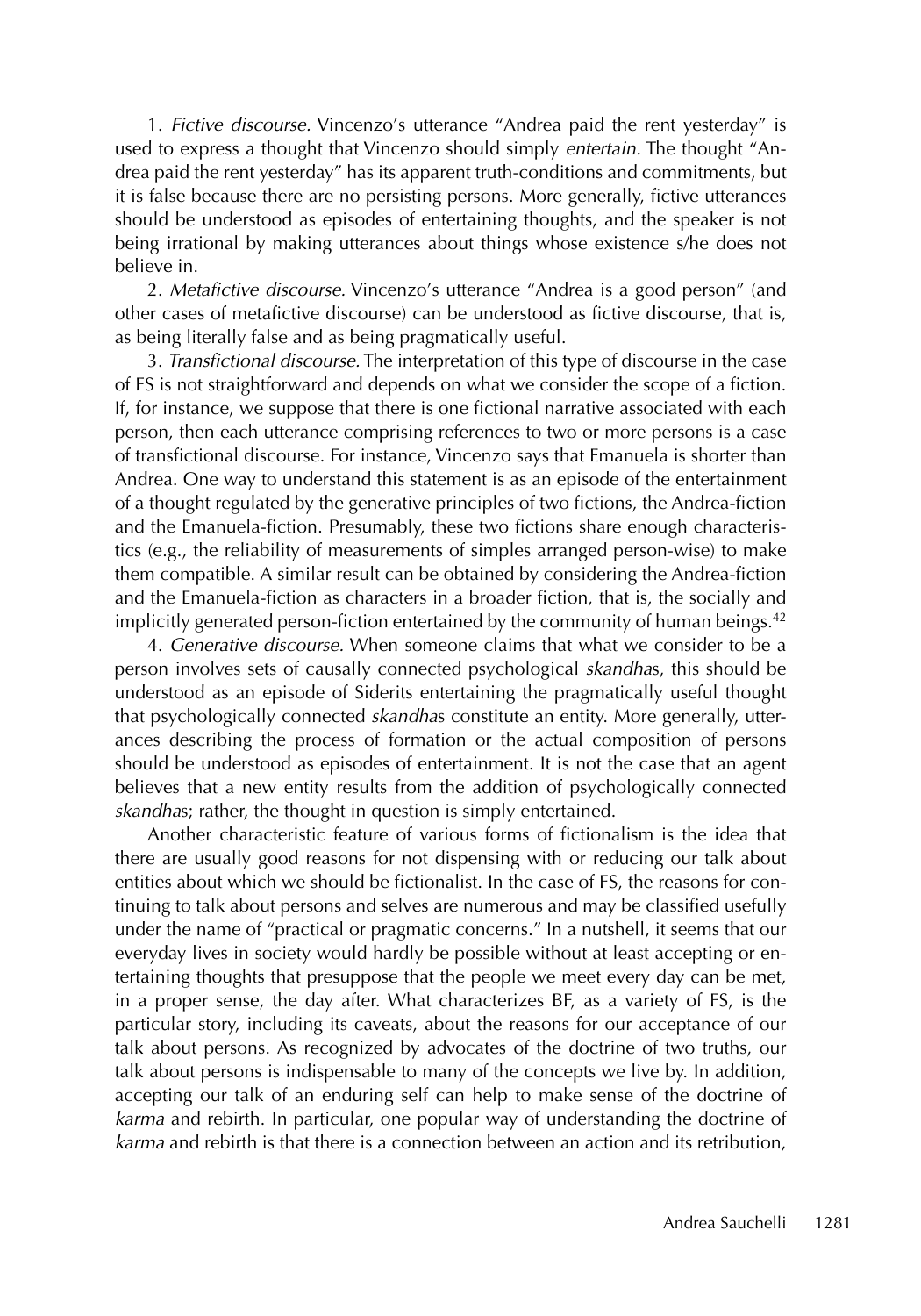whether the latter is an instance of pain, pleasure, or indifference. One possible problem with combining the view of non-self with the idea that rewards or punishments generated by karma are transmitted across lives is accommodating the idea that the person rewarded or punished is the same person who was responsible for the actions in question, despite the absence of an enduring or transmigrating self. One response to this challenge is to recognize that the Buddhist motivation for introducing this doctrine may be, among other things, to minimize overall pain and suffering. Suggesting that karma and rebirth exist would lead to the mentioned minimization by acting as if there were enduring persons—to use our terminology, by regulating our actions following the entertainment of thoughts concerning persons. It would thus be useful to entertain thoughts about fictional persons because, among other things, this way of thinking may allow us to intervene in the elimination of future instances of those psychological *skandhas* related to suffering. For instance, an enlightened monk may better coordinate his actions to eradicate one source of suffering (ignorance) in a series of psychologically related *skandhas* by considering that this series forms a person and considering her a disciple on whom continuous influence is exercized. Although this fictional talk is useful and meaningful, the sentences used to express our person-talk are false and should only be entertained, not believed.

## Particularist and Generalist Fictionalism about the Self and Esoteric and Exoteric Buddhist Fictionalism

A further question to be investigated concerns the nature of the fiction that FS and BF suggest should regulate our entertaining of thoughts concerning person-fictions. For instance, we should investigate the generality of the person-fiction or fictions that FS prescribes us to entertain. More specifically, the question is whether we must adopt a different fiction narrated by its author for each single person-fiction or whether the fiction to be entertained is a general fiction that is implicitly created in the society or societies in which persons happen to live. Another alternative, related to this second "communitarian" view of the creation of person-fictions, conceives the generative discourse of the general person-fiction as the result of a common conceptual and explicit effort. According to this last perspective, the relevant fiction for FS should be informed by our best conceptual analysis of the concept of a person and the best use of such a concept for practical reasons once the nonexistence of persons is believed.

Let us review each solution in detail. According to the first option, which we may call Particularist Fictionalism about the Self (PFS), there is a person-fiction associated with what we take to be a person. Therefore, if we state that Ryan Gosling exists, PFS suggests that the propositional attitude to adopt toward the proposition "Ryan Gosling exists" is entertainment. "Ryan Gosling" does not refer to anything in the world. Rather, what we should believe is the thought "there is a Ryan Gosling– fiction" as told by the causally connected psychophysical sum of elements that calls itself "Ryan Gosling."43 The author of the fiction is its main fictional character. This particularistic reading of the fiction-creation may provide a connection to recent theories of narrative identity, the main idea of which is that selves are inherently self-narrative entities (that is, entities narrating their own self-story).<sup>44</sup>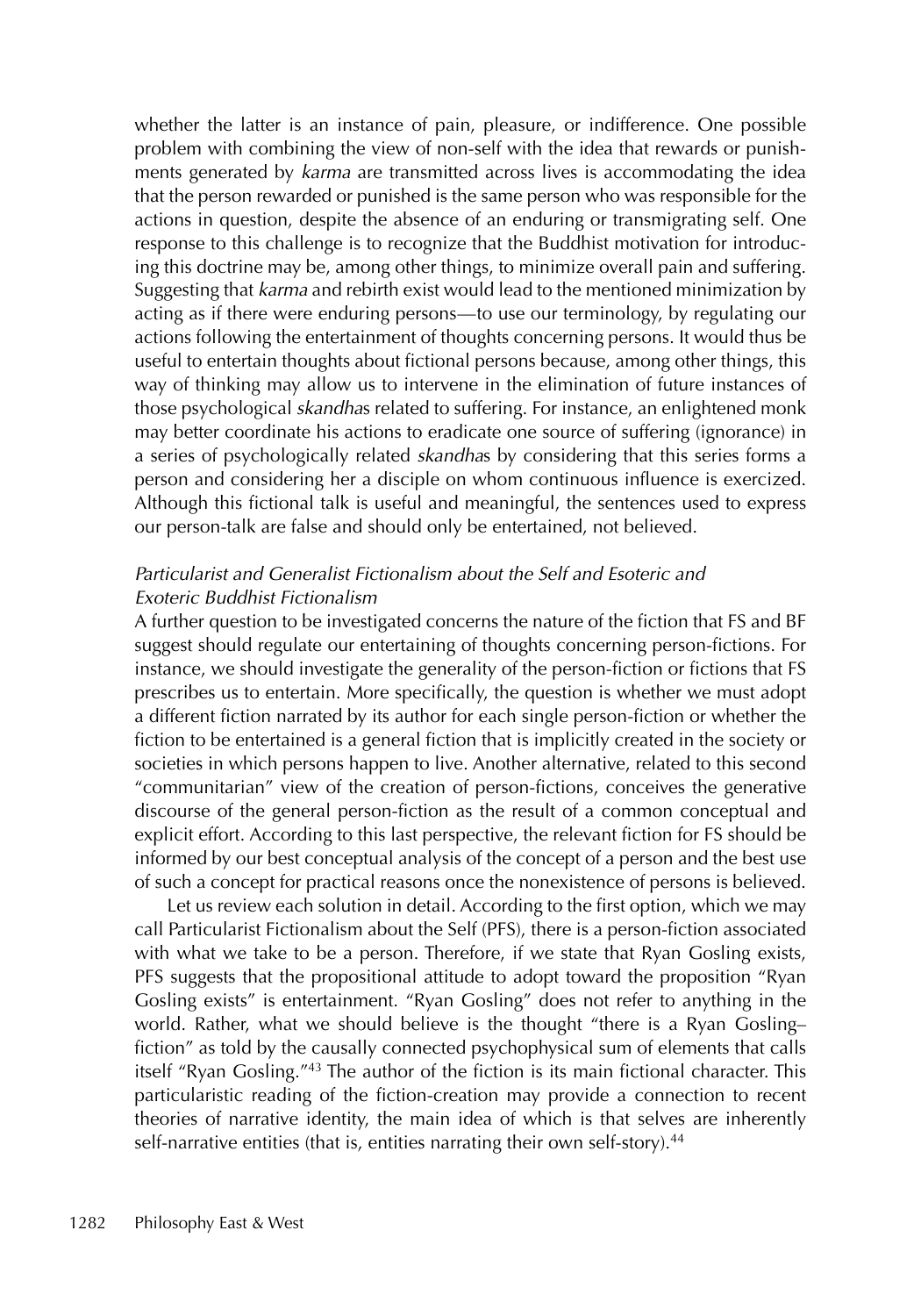A striking difference between one rigorist interpretation of this narrative-identity view and a Buddhist approach to personal identity is that the former tends to endorse and approve the idea that we should create our own fictional identity and that, in borrowing from material taken from our tradition, this provides the background for a morally valuable existence.45 Quite the contrary is suggested in the Buddhist tradition: our liberation from suffering and our enlightenment pass through the abandonment of our sense of—and/or our belief in—a continuing self. PFS prescribes that we simply entertain thoughts about persons, where this is seen as talk involving thoughts the appropriateness of which is regulated by particular person-fictions created by singular authors. Our shared talk about persons is thus the conjunction of particular fictional narratives. Our shared person-fiction about which philosophers have intuitions has the structure of a conjunction of different fiction stories:  $F \leq a$ ; $a > \land F \leq b$ ; $b >$  $\land$  F<c;c> . . . F<n;n>, where a, b, c,  $\dots$ , n denote sums of psychophysical elements, and F<x;y> should be interpreted as saying that the fiction F is about x and is created by y. The number of person-fictions we are acquainted with delimits the extension of our philosophical intuitions about persisting persons. Generalist fictionalism about the self<sub>1</sub> (GFS<sub>1</sub>) suggests that our person-talk is the result of a common effort that is hardly understandable outside the context of a specific group of people. The relevant fiction is generated within a community or a similar non-individual group. Therefore, according to this view, our person-talk is not a conjunction of particular fictions but rather something with the structure  $F\le a$ , b, c, ..., n; a, b, c, ..., n>.

Another variation on the same idea, which differs only as a matter of detail from GFS<sub>1</sub>, suggests that our fiction-talk should derive from the conceptual reconstruction of terms that are useful in specific areas (say, moral reasoning). According to this second interpretation ( $CFS<sub>2</sub>$ ), the proper creators of the general person-fiction, the general fiction that should be entertained, are those able to create fictions conducive to specific aims and informed by conceptual analysis.  $GFS<sub>2</sub>$  suggests that there is a proper person-fiction that we should entertain and that not all person-fictions are equal in providing good reasons to be entertained. The best fictions are those told, for example, by whoever is involved in clarifying what the concept of a person can do pragmatically and its theoretical and scientific foundations.

We can specify two further versions of BF, esoteric BF (esBF) and exoteric BF (exBF), which are intended to be different instances of  $CFS<sub>2</sub>$  and  $CFS<sub>1</sub>$ , respectively. Both theories begin from the consideration that the proper propositional attitude toward our talk of persons is entertainment. In addition, esBF claims that our talk of persons should be further regulated and intended as the general fiction created by those who are aware of the risks and benefits of such talk—for instance, those who have realized that there are no persons and that such talk is useful to the point that it is conducive to minimizing suffering. This formulation of esBF accommodates the idea that the Buddha's teachings are prescriptive: we should not believe in a self, but we can entertain person-thoughts. Not all person-talk should be seen as a proper process of fiction-creation. In particular, the proper generative principles of the person-fiction should involve a collection of psychophysical skandhas. Those who have attained enlightenment have proposed such a proper person-talk. This view thus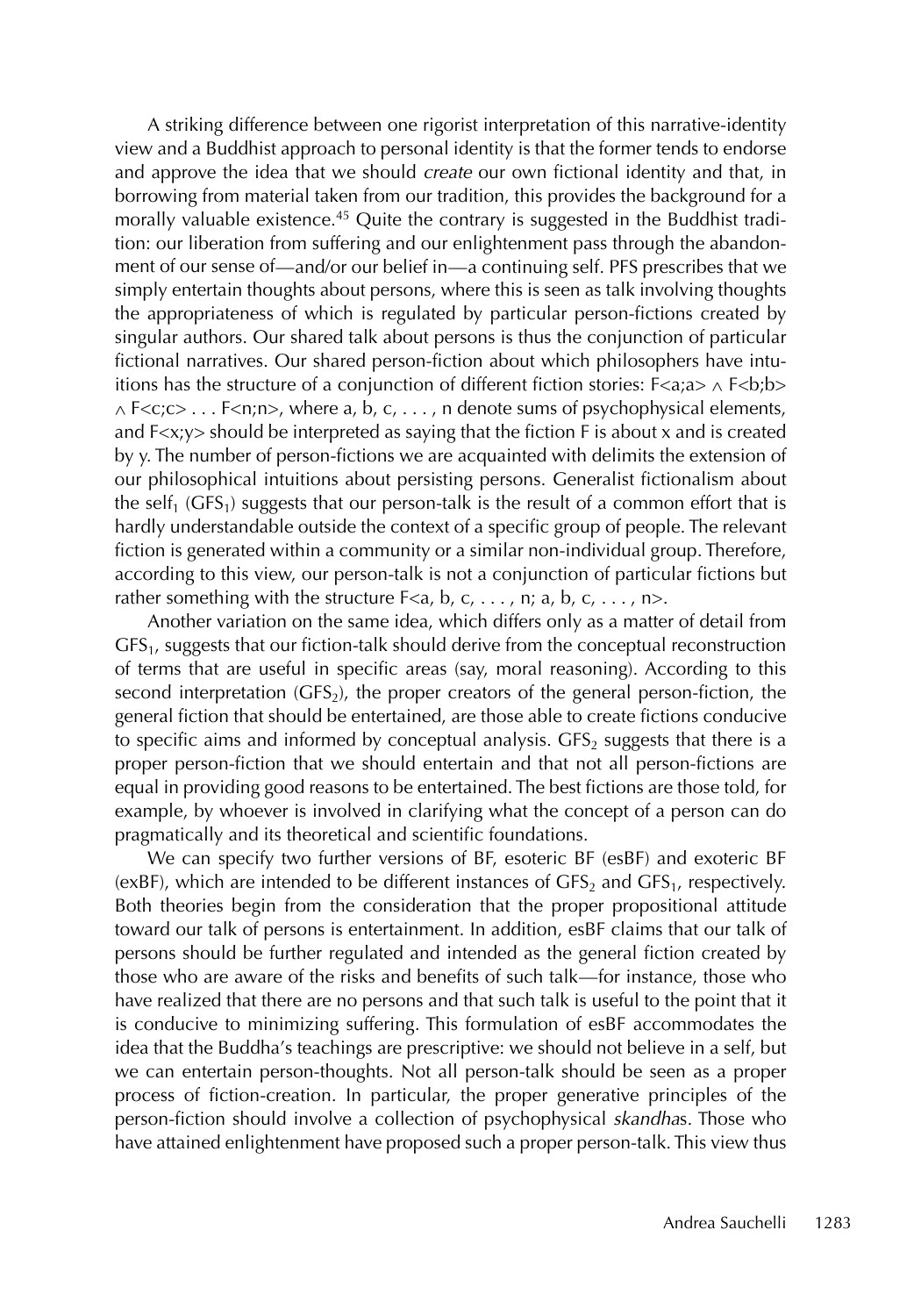suggests that there is a proper way in which we can be fictionalists. The exoteric version of BF (exBF), in contrast, is the view according to which our person-talk is what is commonly accepted and created in a specific community, without the specification that the process of fiction-creation should be conducted by the enlightened. A community of Brahmins or of Christian believers in immaterial souls can be considered to form proper general person-fictions. BF can also be compatible with one version of PFS, leading to the view that each person-fiction should be seen as the result of a singular effort, possibly conducive to the main Buddhist goal of minimizing suffering. This last possible variation on the theme concludes the expository part of my project.

#### III. Objections and Conclusions

All of the versions of BF previously explored do not require a particular theory of the nature of truth, and this, again, may be taken as an advantage over BR. Still, much work remains to be done. For instance, assuming the propositional attitude of entertainment may not be considered sufficient to defuse our ontological commitments to persons. Although we are asked simply to entertain thoughts about persons, the fictionalist claims that person-talk is meaningful and has the ontological commitments it seems to have. Meaningful or true sentences involving persons may still commit us to the existence of persons. The fictionalist agrees on this point but suggests that the attitude to be adopted toward thoughts about persons is entertainment. After all, things do not need to exist to be useful. Thus, we are not irrational in entertaining false thoughts because of their utility. The fictionalist claims that we are not irrational because we do not think that those false beliefs about persons are true; we believe that they are false, and we believe that they are useful, so we entertain person-thoughts. However, the critic may suggest, this does not get us off the hook. Maybe we are not irrational, but we are committed to the existence of, for example, fictional entities. The critic may also suggest that the same mechanism of our thinking-of is committing or that thoughts about persisting persons must be committing if they are to be meaningful at all. For instance, it can be claimed that thoughts with no subject are only apparently meaningful as there are no "gappy" propositions.<sup>46</sup> The articulation of a full reply to these concerns would lead us too far afield, but it is clear what this reply requires: a specification of the structure of our thoughts concerning this type of objects.

There are various theories dedicated to singular or plural thoughts containing names apparently referring to nonexisting entities.<sup>47</sup> A promising strategy employs the concept of a mental file to accommodate the previously mentioned semantic and epistemological concerns.48 Briefly, mental files serve as individual or singular concepts, whose connections to the object to which they purport to refer are given in an externalist fashion (in our case, chains of fiction-creations and generative discourse) and whose function is to store information on what a subject thinks the referent should have. The mechanisms of reference and meaning related to our person-talk, inscribed in this framework, would thus require no commitment to existing enti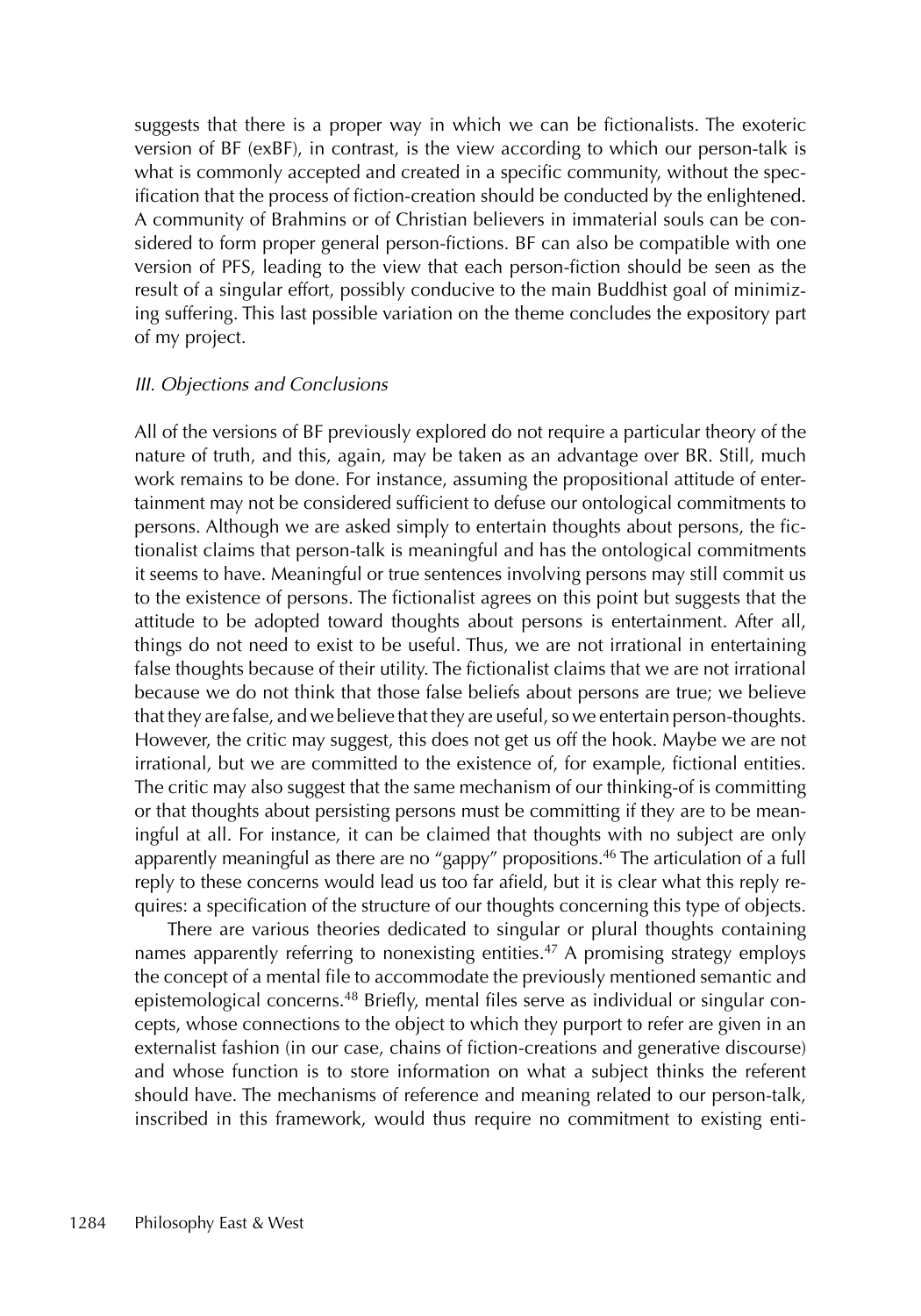ties to ensure the meaningfulness of the sentences and thoughts involved in our fiction-talk and our apparent commitment in our thinking of specific persons. The fiction, or fictions, of the BF would provide content to the particular mental files used to think about persons.49

In this essay, I have outlined a variety of views based on the idea that persisting persons and selves should be regarded as fictions. In the first part, I outlined BR as proposed by Siderits and claimed that this view reconciles our practically necessary talk about persons with the view that there are no such entities by introducing a form of alethic pluralism—the doctrine of two truths. I then proposed an alternative framework in which the Buddhist idea that persons are fictions can be inscribed: fictionalism about the self. According to my version of fictionalism, we should entertain thoughts involving persisting persons. The apparent inconsistency in uttering claims concerning entities we believe do not exist is defused when we simply entertain such thoughts without being committed to believe their existence. In a sense, fictionalism removes the apparent irrationality of talking about persons and believing that they do not exist. BF, one version of FS, can be divided into subspecies in relation to the particularity and generality of the relevant fiction or fictions that generate and regulate our person-talk. I have not argued extensively in favor of the plausibility of a particular view but rather have aimed to map the conceptual territory of how to relate fictionalism in metaphysics, one particular theory of the Buddhist non-self, and a more general fictional theory of the self with persisting persons. Still, if theoretical parsimony is taken as a criterion to choose among theories, the varieties of BF explored above only require the notion of entertainment and thus seem more appealing than BR.

#### Notes

- 1 My discussion of Buddhist theories on the self is based mostly, but not exclusively, on Mark Siderits' works. See Siderits 1997, pp. 455–478; 2003; 2007, chap. 3; and 2011, pp. 297–315. Another interesting work discussing the doctrine of the non-self in the Theravāda tradition is Collins 1982. It should be noted that BR does not seem to be Siderits' preferred view of the issue; in fact, in his book he seems to advocate a form of antirealism that aims to demonstrate the ultimate incoherence of the notion of ultimate truth (so that any given proposition can be neither ultimately true nor ultimately false). See the second part of his Personal Identity and Buddhist Philosophy (Siderits 2003). In what follows, I will focus on BR.
- 2 This doctrine has a long history, and various Buddhist scholars have proposed a variety of interpretations of its main tenets. For a contemporary discussion, see Jay Garfield, "Taking Conventional Truth Seriously: Authority Regarding Deceptive Reality," in Cowherds 2011, pp. 23–38.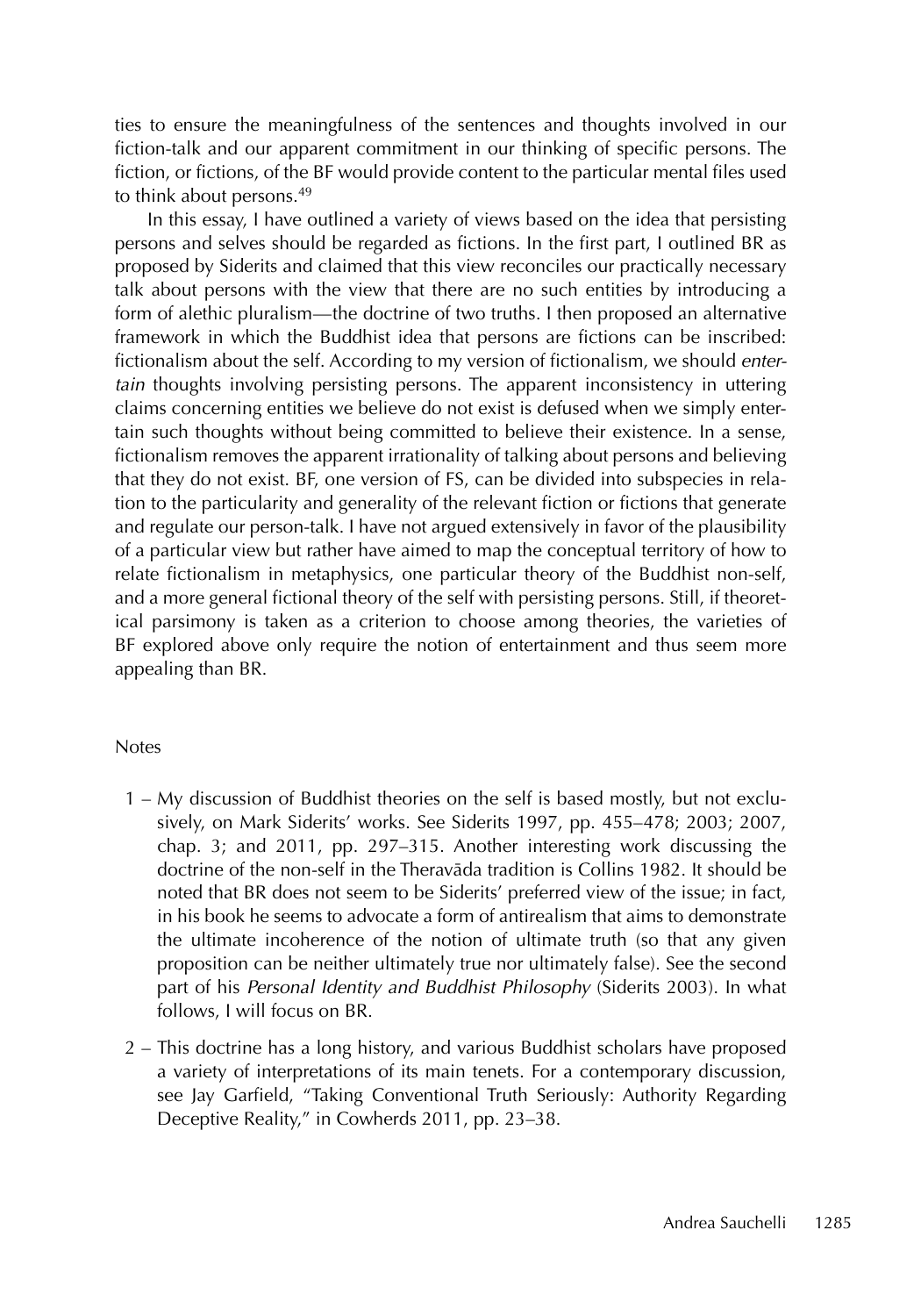- 3 Other recent scholars have pursued a similar strategy; see T.J.F. Tillemans, "How Far Can a Madhyamika Buddhist Reform Conventional Truth?" in Cowherds 2011, pp. 151–161, and D'Amato 2013. The difference between my proposal and D'Amato's relies on his specification of the fictionalist strategy along the lines of Stephen Yablo's elaboration of Carnap's discussion of the ontological commitments of a theory and the notion of a framework. See Yablo 2001, pp. 72–102, for discussion.
- 4 Siderits 2010, p. 32.
- 5 Siderits 2010, p. 33. This should be considered one possible understanding of the distinction. See Milindapañha 1972 for a classical source on how to interpret the claims in the main text. See also Siderits 1997, pp. 462–463.
- 6 Siderits 2003, p. 6. Parfit's characterization of his reductionist position can be found in Parfit 1984, pp. 210–214.
- 7 Siderits 2003, p. 6.
- 8 Ibid., p. 77. See Collett Cox's impressive study (2004, pp. 543–597) for a convincing historical account of the evolution of the use of relevant terms (dharma) for these ultimate components of reality in Abhidharma.
- 9 Recent works on this theory include Unger 1979, pp. 117–154, and van Inwagen 1990. See Simons 1987 for an introduction to mereology.
- 10 It is not always clear whether *svābhava*, which literally means "own nature," should be understood in terms of essential or intrinsic properties in contemporary metaphysics. However, since Buddhist philosophers tend to reject the notion of substance and agree on the idea that nothing persists, svabhavas seem to be better seen as intrinsic properties. Thanks to Mark Siderits for this suggestion.
- 11 See Rupert Gethin 2004, pp. 513–542. Later Buddhist philosophers, such as Nāgārjuna, argued against the independent possession of essential properties of dharmas. Some philosophers have drawn a connection between dharmas and what is understood in analytic metaphysics as tropes; see Goodman 2004, pp. 389–401.
- 12 Siderits 2011, p. 298.
- 13 See Flanagan 2011 for a recent attempt to isolate the elements of Buddhism that are more palatable to scientifically oriented minds. See Reasoner 2010, pp. 639–648, for an introduction to theories of karma and rebirth in various Indian traditions.
- 14 Siderits 2003, p. 24, and 2007, pp. 112–123. See also Edelglass 2009, pp. 261– 370, for more details on the nature of the ultimate elements composing persons and a list of references to some original sources along with influential commentaries.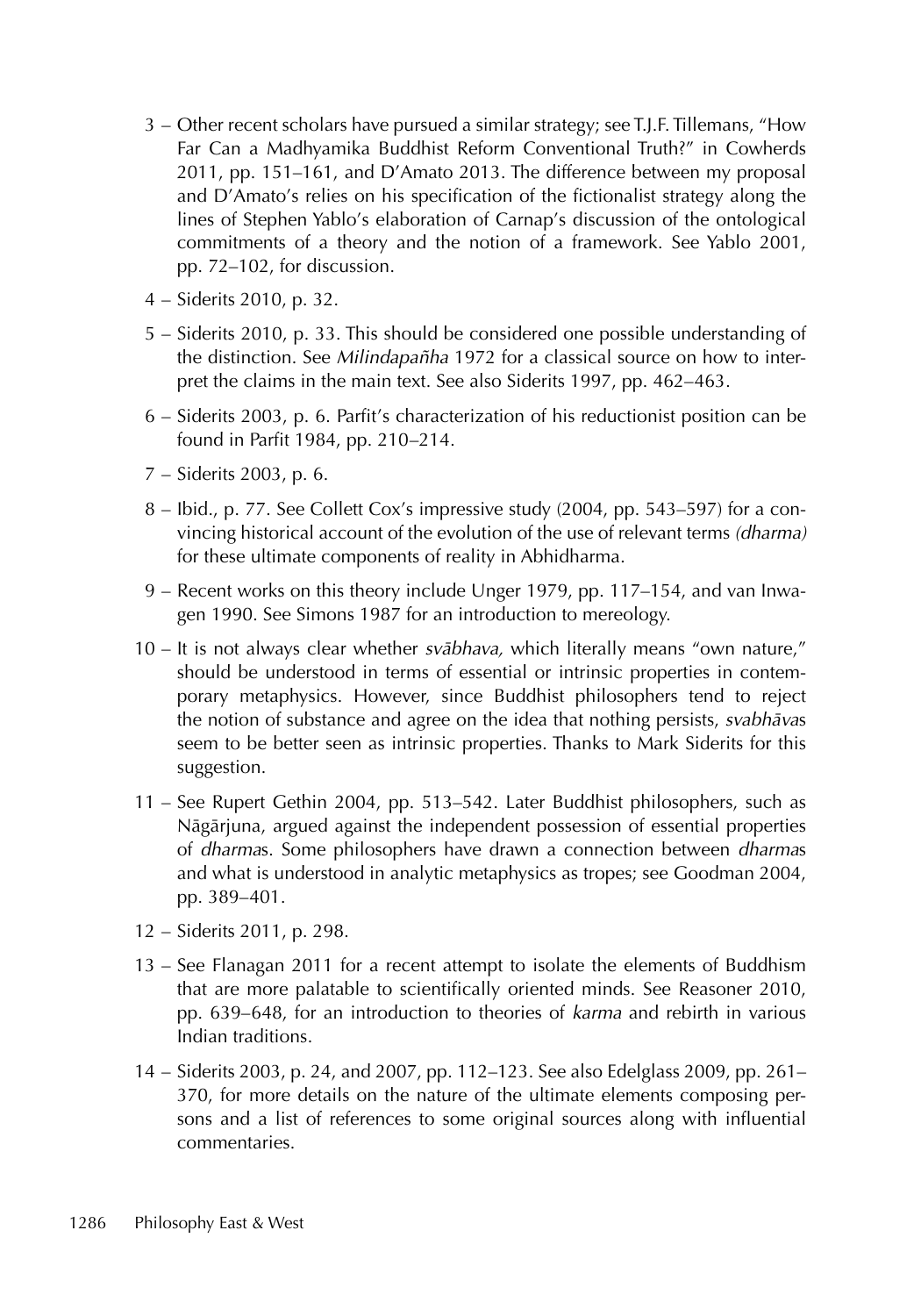- 15 See the passages quoted in Siderits 2007, p. 120, from Vasubandhu's Abhidharmakośabhāṣya, in which Vasubandhu discusses the idea that nothing lasts longer than an instant.
- 16 See Siderits 2007, chap. 4, for a clear assessment of the ethical consequences of BR.
- 17 See the collection of articles in Cowherds 2011 for various discussions of the many evolutions of this doctrine. In the rest of this essay, I will follow Siderits' presentation of the main ideas of the doctrine, which seems close to Vasubandhu's Abhidharmakośabhāṣya, such as 6.4, Mngon pa khu 7ab. A different interpretation of Vasubandhu's remarks is offered in Ganeri 2007, pp. 169–175.
- 18 See Siderits 2007, p. 56. In the Sarvāstivādin tradition, there seems to be a triad of almost equivalent concepts: lack of intrinsic/essential reality, partite composition, and conventional truth. See Thakchoe 2011 for further details.
- 19 See Siderits 2011, p. 301.
- 20 See Pedersen 2012, pp. 588–607, and Pedersen and Wright 2013b for two surveys on recent positions in the debate and bibliographical references.
- 21 Pedersen 2012, pp. 590–593.
- 22 See Pedersen and Wright 2013a, section 4, for a list of criticisms.
- 23 This reasoning does not apply to those who think that we have independent reasons to adopt alethic pluralism.
- 24 See Sainsbury 2010 for a recent survey.
- 25 Certain versions of fictionalism, which are not discussed here, also offer analyses in terms of a fictional operator ("In F, x") of the discourses or utterances about which we are supposed to be fictionalists.
- 26 For various reasons, I prefer accounts of fictionalism that do not rely on paraphrasing strategies of fictional utterances or implicit prefixing, such as those inspired by David Lewis (1978, pp. 37–46). See Eagle 2007, pp. 125–147, for a convincing criticism of implicit prefixing views.
- 27 The list is not intended to be exhaustive. See Walton 1990 for an account of pretense and make-believe, and Eklund 2005, pp. 557–579, for indifference and related attitudes.
- 28 See Currie 1990 and Woods and Alward 2002, pp. 241–316.
- 29 See Sainsbury 2005 for an account of reference without referents. The issue of whether fictional names refer (and to what) or just purport or pretend to refer is highly controversial.
- 30 The case of fictional truths in Heart of Darkness is even more complex because claims that have the surface form of declarative sentences, such as "Kurtz was an ivory trader," can also be classified as samples of fictive discourse: it is a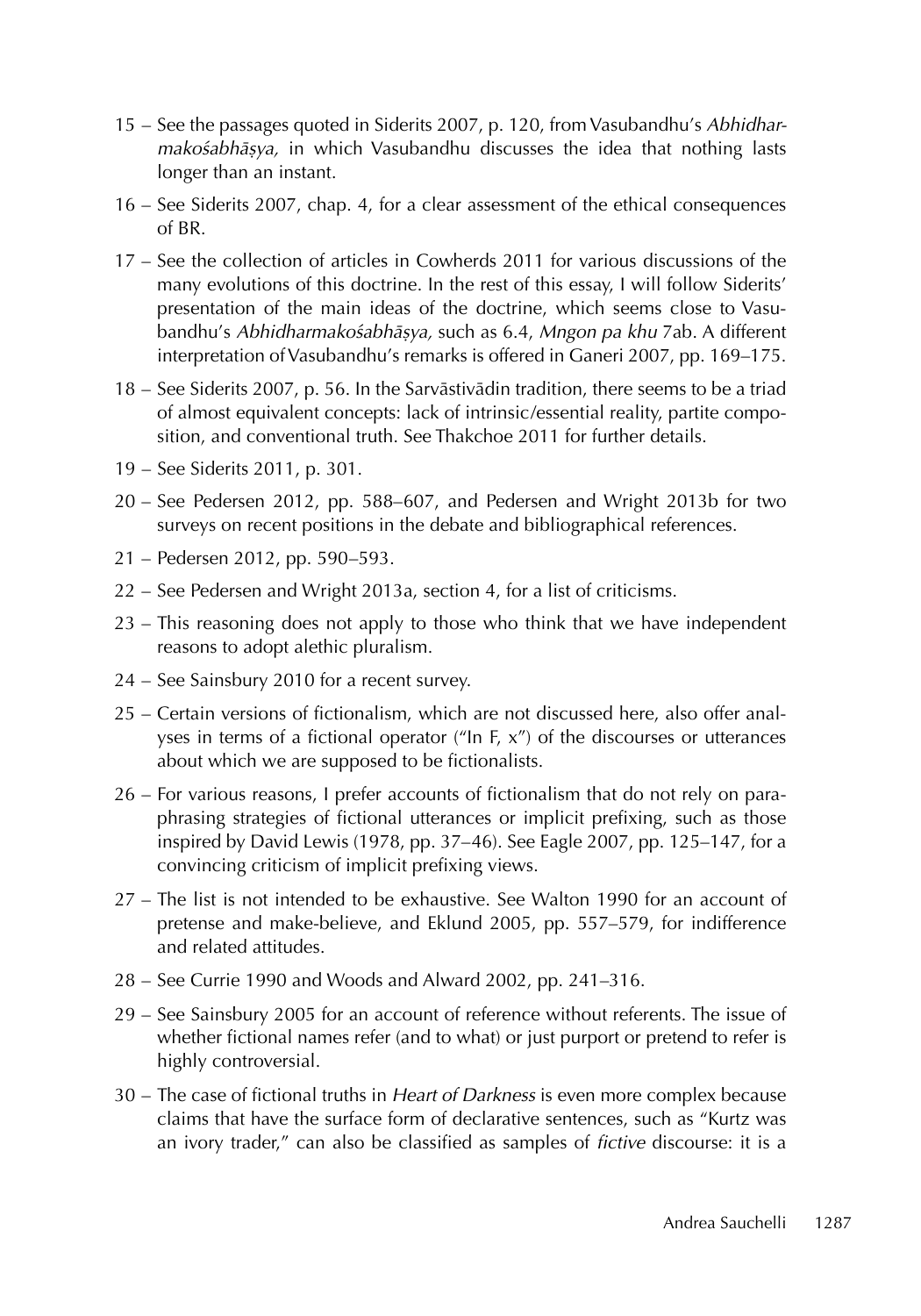character within the fiction (Marlow) who tells the story of Kurtz to his companions. This is an example of a fiction within another fiction. Complications related to these cases are left aside in the present essay. For more discussion, see Le Poidevin, 1995, pp. 227–238, and Hayaki 2009.

- 31 Divers 2002, pp. 45–46.
- 32 See Cohen 1992.
- 33 Engel 1998, pp. 140–151.
- 34 Ibid., pp. 144–145; my emphasis.
- 35 Ibid., pp. 146–147. See also Bratman 1992, pp. 1–15.
- 36 Kriegel, 2013, pp. 1–22. It is not my concern here to evaluate his claims about the non-reducibility or priority of entertaining and its role in our cognitive architecture.
- 37 Kriegel 2013, p. 5.
- 38 Ibid., p. 6.
- 39 Ibid., pp. 8–9.
- 40 More discussion of a possible way to defuse the ontological commitments of singular thoughts is presented in the last section of this essay.
- 41 The application of this distinction to fictionalism is based on Stanley 2001, pp. 36–71.
- 42 In this sense, each person-fiction would function as a fictional, implicitly edited entry in the Wikipedia by its author-character. Obviously, this does not require that there are no reality constraints in the generation of a person-fiction. These difficulties will not be addressed here, but see the fourth part of section 2 for further discussion of how the particularity and generality of generating fictions may affect the type of FS at issue. See Schechtman 1996, pp. 73–162, for discussion of the process of formation of persons seen as self-constituted narratives.
- 43 I do not claim that "Ryan Gosling exists" (or other claims of existence for persons) means or can be substituted in all contexts by "There is a Ryan Goslingfiction" (or by generalizations of the latter).
- 44 See Schechtman 2011, pp. 394–416, for an accurate survey of the main theories at issue. See Strawson 2004, pp. 428–452, for a vigorous criticism of the narrative view(s).
- 45 See Taylor 1989 for a spirited defense of this view. Narrative theories of personal identity do not necessarily have to support the strong claim that a narrative identity is also a prerequisite for a meaningful or righteous life.
- 46 See Everett 2003, pp. 1–36, for discussion.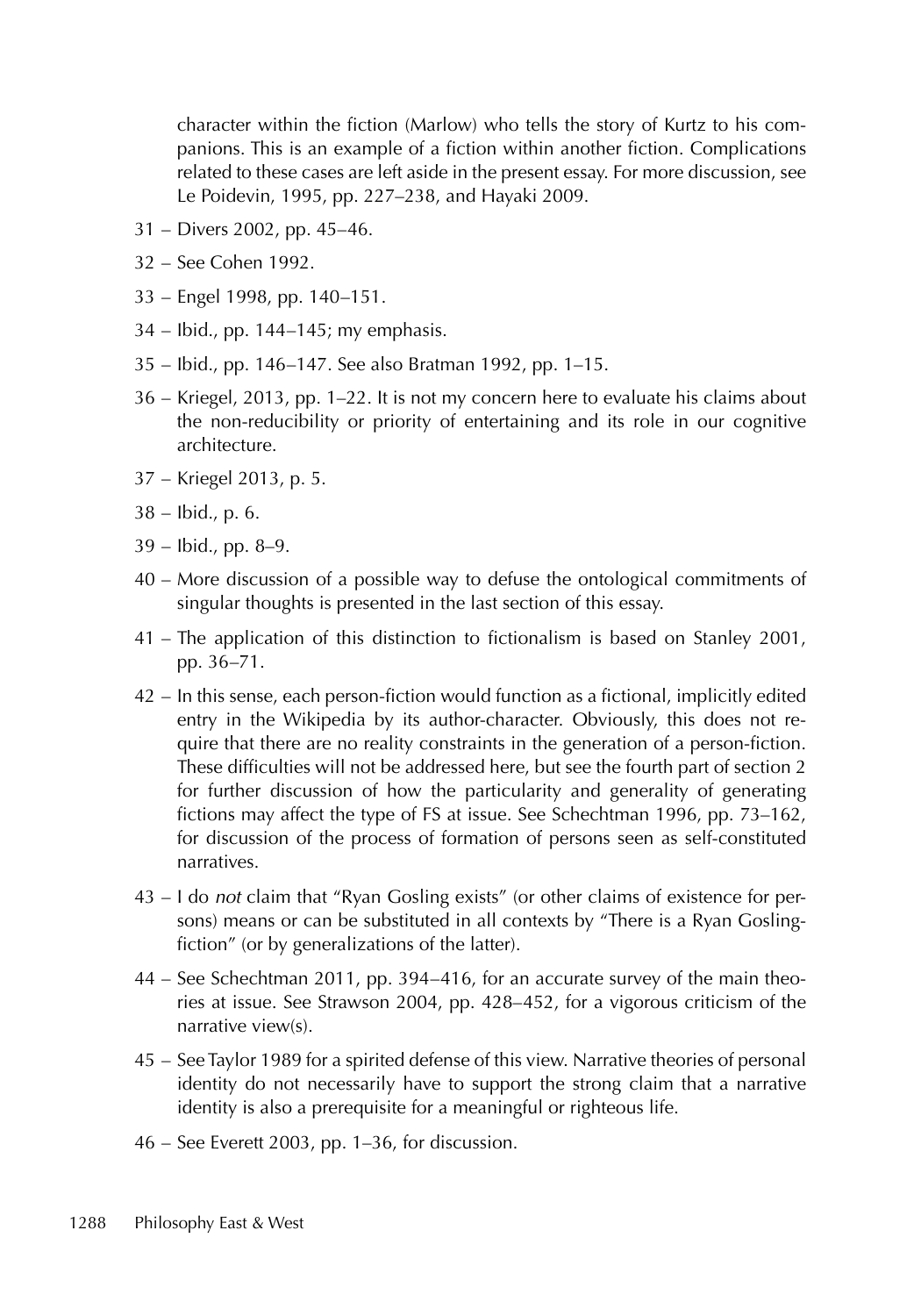- 47 See Jeshion 2010 for a collection of recent essays on the topic and further bibliographical references. The formulation above should not suggest that I believe in nonexistent entities.
- 48 See Kent Bach 1987/1994 and Recanati 2013 for further discussion.
- 49 Admittedly, this is a sketch of a complete answer that will have to wait for further work to be properly addressed. Although not entirely new, the mental file approach is a relatively recent addition to the contemporary debate and has not been applied in detail to fictional talk.

#### References

- Bach, Kent. 1987/1994. Thought and Reference. Oxford: Clarendon Press.
- Bratman, Michael. 1992. "Practical Reasoning and Acceptance in a Context." Mind  $101 \cdot 1 - 15$
- Cohen, Jonathan. 1992. An Essay on Belief and Acceptance. Oxford: Clarendon Press.
- Collins, Steven. 1982. Selfless Persons: Imagery and Thought in Theravāda Buddhism. Cambridge: Cambridge University Press.
- Cowherds, The, eds. 2011. Moonshadows: Conventional Truth in Buddhist Philosophy. Oxford: Oxford University Press.
- Cox, Collett. 2004. "From Category to Ontology: The Changing Role of Dharma in Sarvāstivāda Abhidharma." Journal of Indian Philosophy 32:543–597.
- Currie, Gregory. 1990. The Nature of Fiction. Cambridge: Cambridge University Press.
- D'Amato, Mario. 2013. "Buddhist Fictionalism." Sophia: International Journal of Philosophy and Traditions 52, no. 3:409–424.
- Divers, John. 2002. Possible Worlds. New York: Routledge.
- Eagle, Antony. 2007. "Telling Tales." Proceedings of the Aristotelian Society 107:125– 147.
- Edelglass, William. 2009. Buddhist Philosophy: Essential Readings. Edited by William Edelglass and Jay L. Garfield. Oxford: Oxford University Press.
- Eklund, Matti. 2005. "Fiction, Indifference, and Ontology." Philosophy and Phenomenological Research 71, no. 3:557–579.
- Engel, Pascal. 1998. "Believing, Holding True, and Accepting." Philosophical Explorations 1, no. 2:140–151.
- Everett, Anthony. 2003. "Empty Names and 'Gappy' Propositions." Philosophical Studies 116, no. 1:1–36.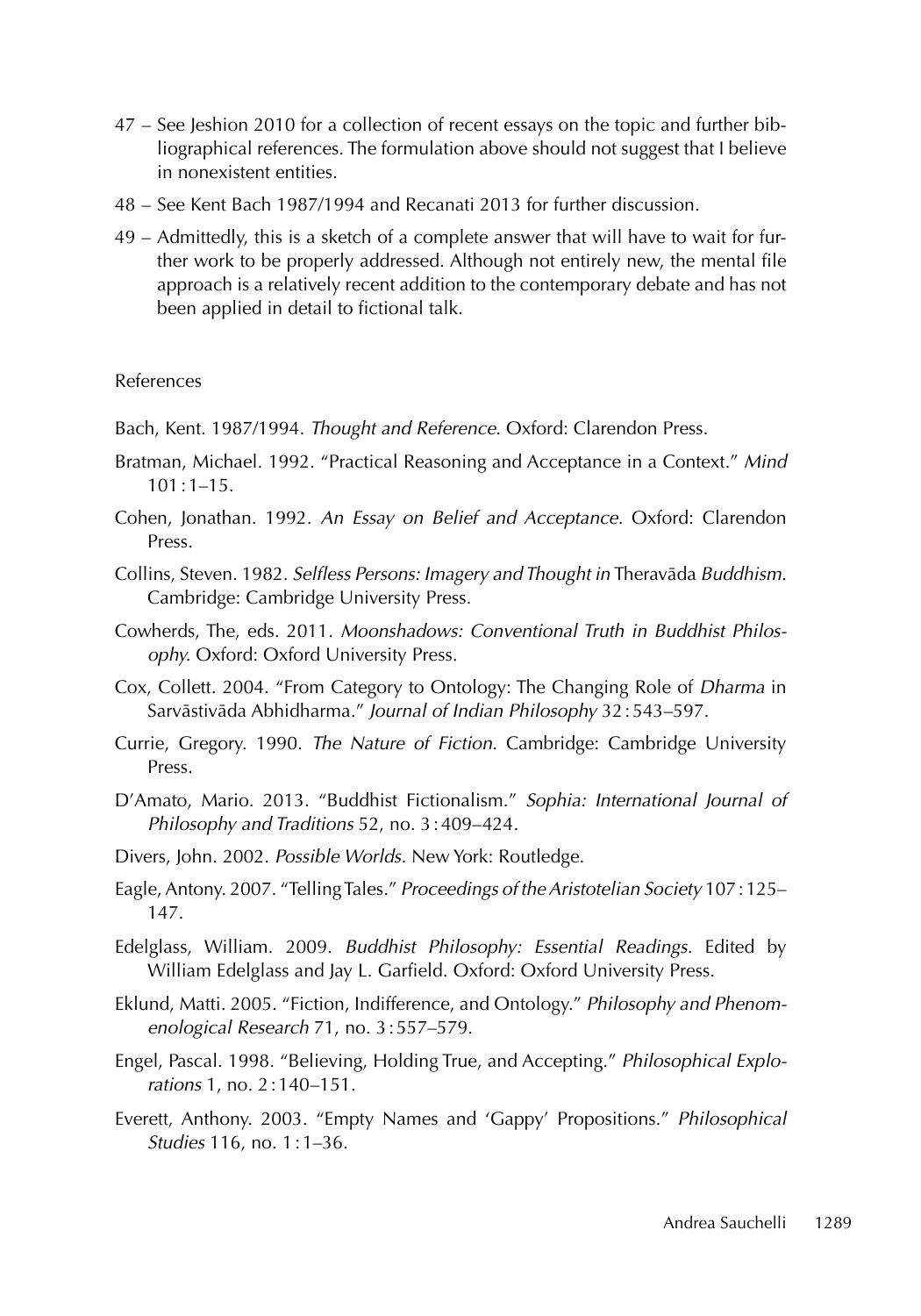Flanagan, Owen. 2011. The Bodhisattva's Brain. Cambridge, MA: MIT Press.

- Ganeri, Jonardon. 2007. The Concealed Art of the Soul: Theories of the Self and Practices of Truth in Indian Ethics and Epistemology. Oxford: Oxford University Press.
- Gethin, Rupert. 2004. "He Who Sees Dhamma Sees Dhammas: Dhamma in Early Buddhism." Journal of Indian Philosophy 32:513–542.
- Goodman, Charles. 2004. "The Treasury of Metaphysics and the Physical World." Philosophical Quarterly 54:389–401.
- Hayaki, Reina. 2009. "Fictions within Fictions." Philosophical Studies 146, no. 3:379–398.
- Jeshion, Robin, ed. 2010. New Essays on Singular Thought. Oxford: Oxford University Press.
- Kriegel, Uriah. 2013. "Entertaining as a Propositional Attitude: A Nonreductive Characterization." American Philosophical Quarterly 50, no. 1:1–22.
- Milindapañha. 1972. Edited by R. D. Vadekar. Bombay: Bombay University Publications. Translated as Questions of King Milinda by T. W. Rhys Davids, in Sacred Books of the East, vols. 35 and 36. Oxford, 1890–1894.
- Pedersen, Nicolaj Jang Lee. 2012. "Recent Work on Alethic Pluralism." Analysis 72, no. 3:588–607.
- Pedersen, Nicolaj Jang Lee, and Cory Wright. 2013a. "Pluralist Theories of Truth." Stanford Encyclopedia of Philosophy.
- Pedersen, Nicolaj Jang Lee, and Cory Wright. 2013b. "Varieties of Alethic Pluralism." In Nicolaj Jang Lee Pedersen and Cory Wright, eds., Truth Pluralism: Current Debates. Oxford: Oxford University Press.
- Le Poidevin, Robin. 1995. "Worlds within Worlds? The Paradox of Embedded Fiction." British Journal of Aesthetics 35, no. 3:227–238.
- Lewis, David. 1978. "Truth in Fiction." American Philosophical Quarterly 15:37-46.
- Parfit, Derek. 1984. Reasons and Persons. Oxford: Oxford University Press.
- Reasoner, Paul. 2010. "Reincarnation and Karma." In Charles Taliaferro, Paul Draper, and Philip Quinn, eds., A Companion to Philosophy of Religion, pp. 639–648. Chichester, UK and Malden, MA: Wiley Blackwell.
- Recanati, François. 2013. Mental Files. Oxford: Oxford University Press.
- Sainsbury, Mark. 2005. Reference without Referents. Oxford: Oxford University Press.
	- $-$ . 2010. Fiction and Fictionalism. London and New York: Routledge.
- Schechtman, Marya. 1996. The Constitution of Selves. Ithaca and London: Cornell University Press.